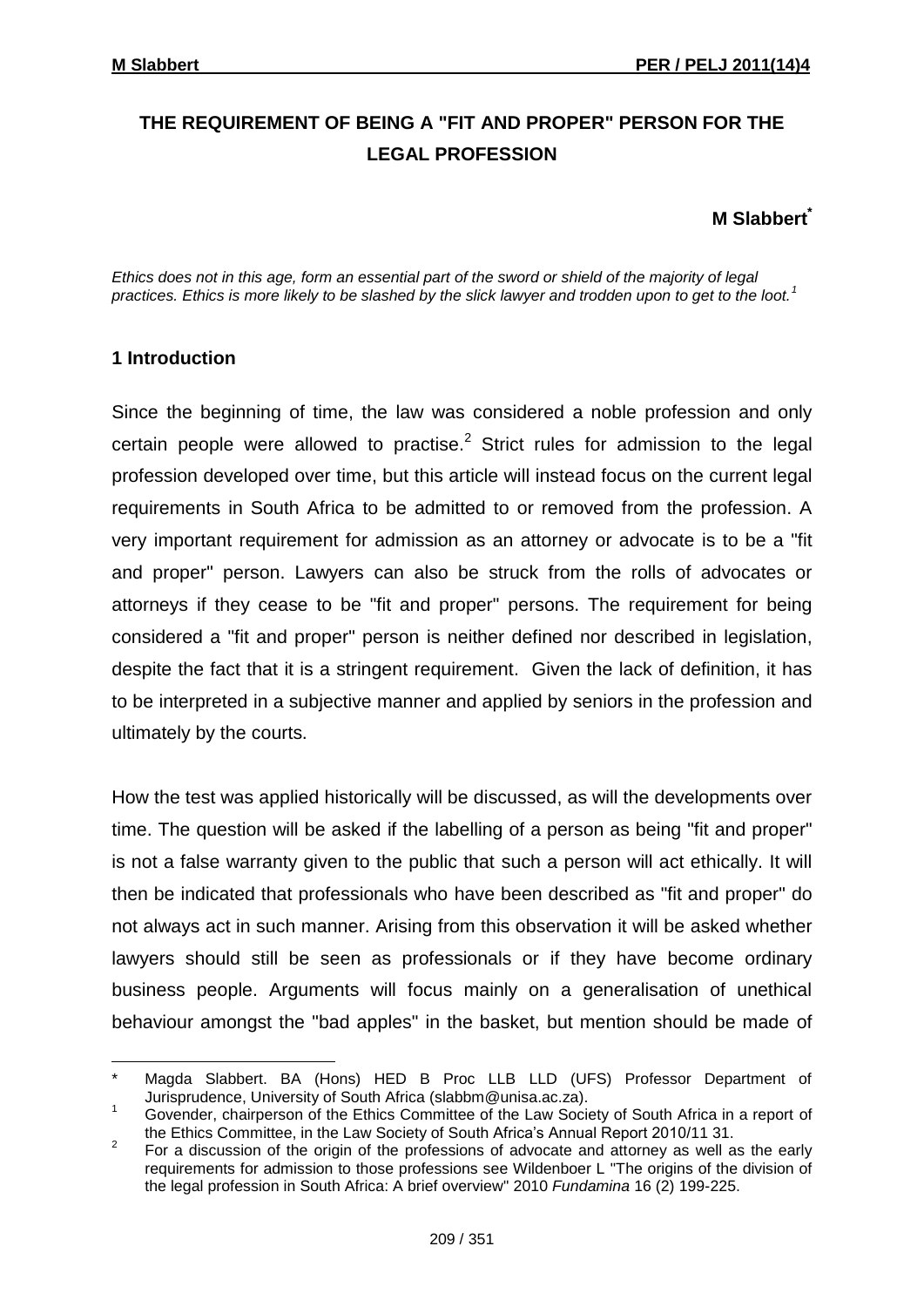the fact that there are attorneys, young and old, with integrity, who serve their clients with dignity. In conclusion it will be argued that there is still a place for a type of initial character screening of lawyers, but that continuous moral development is also imperative.

## **2 Legal requirements for admission or removal as a lawyer**

#### *2.1 Admission*

Admission to the profession of advocate is regulated by the Admission of Advocates Act 74 of 1964 (as amended). The Act prescribes in section 3 that an applicant should be older than 21, be a "fit and proper" person and have the right academic qualifications. In South Africa this means a Baccalaureus Legum (LLB) degree or an international qualification similar to an LLB. The applicant should also be a South African citizen or a permanent resident and his or her name may not be on the roll of attorneys. In the final instance it is up to the court to decide if a person is "fit and proper" to be allowed into the profession.

Section 15 of the Attorneys Act 53 of 1979 prescribes similar general requirements for an applicant who wants to become an attorney. The court may enrol an applicant to the attorneys' profession only if "such a person, in the discretion of the court, is a fit and proper person to be so admitted and enrolled".

## *2.2 Removal*

Section 7(1)(d) of the Admission of Advocates Act authorises a court to remove an advocate from the roll of advocates, if the court "is satisfied that he is not a fit and proper person to continue to practise as an advocate".

Section 22(1)(d) of the Attorneys Act states that a practising attorney may be struck off the roll if that attorney "in the discretion of the court, is not a fit and proper person to continue to practise as an attorney". It was held in *Jasat v Natal Law Society*<sup>3</sup> that

 $\frac{1}{3}$ 2000 (2) All SA 310 (SCA) par 10.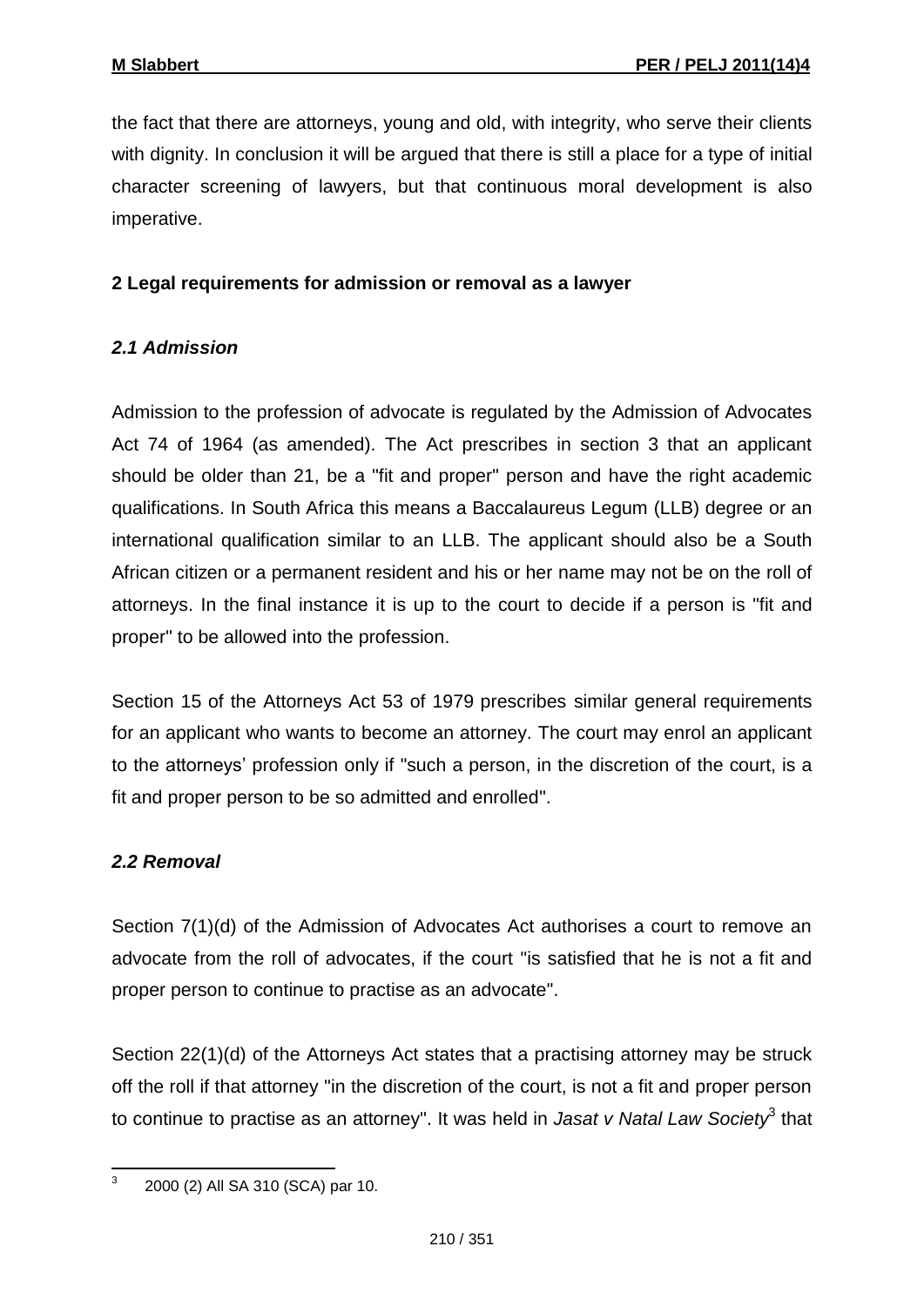section 22(1)(d) contemplates a three-stage inquiry: First, the court must decide if the alleged offending conduct has been established on a preponderance of probabilities. This is a factual inquiry. Secondly, it must consider if the person concerned is in the discretion of the court not a "fit and proper" person to continue to practise. This involves a weighing up of the conduct complained of against the conduct expected of an attorney. This is a value judgement. Thirdly, the court must inquire whether in all of the circumstances the person in question is to be removed from the roll of attorneys or whether an order of suspension from practice would suffice. This is also a matter for the discretion of the court. In deciding on whichever course to follow, the court is not first and foremost imposing a penalty. Rather, the main consideration is the protection of the public. $4$ 

The Act also governs the establishment of Law Societies.<sup>5</sup> The Law Societies lay down binding rules for the members of the legal profession on their registers. The different Law Societies are also responsible for various rules which are intended to protect and promote the legal profession, to protect the individual legal practitioner, and to protect the interests of the client in the context of the relationship between the lawyer and the client.

If either an advocate or an attorney who has been removed from the roll wants to be readmitted, he or she will once again have to prove that he or she is a "fit and proper" person.<sup>6</sup> Although it is not a condition precedent to readmitting a person to

 $\frac{1}{4}$ See *Malan and another v The Law Society, Northern Provinces* 2009 (1) All SA 133 (SCA) par [7].

<sup>5</sup> The different Law Societies are: the Law Society of the Northern Provinces, the Law Society of the Cape of Good Hope, the Law Society of KwaZulu-Natal, the Law Society of the Free State and the Law Society of South Africa.

<sup>6</sup> See *Swartzberg v Law Society, Northern Provinces* 2008 All SA 438 (SCA) "the appellant had failed to discharge the onus of convincing the court that he was a "'fit and proper' person to be readmitted as an attorney". At [17] Ackermann J is quoted when he said:

Section 15(3) deals specifically with readmissions. A discretion in deciding whether an applicant is a 'fit and proper' person to be so readmitted and re-enrolled is now expressly conferred on the Court. It is also significant that, whereas s 15(1) provides that a Court 'shall' admit and enrol a person as an attorney if the preconditions of subsec (a) and (b) are fulfilled, ss (3) provides that a Court 'may' re-admit and re-enrol any person who was previously admitted and enrolled as an attorney and had been removed from or struck off the roll, as an attorney if the preconditions of subsec (a) and (b) are fulfilled. The fact that the word 'may' is used in s 15(3) whereas 'shall' is used in subsec (1) is significant. It shows that the Legislature wanted to differentiate between the Court's functions under ss 15(1) and 15(3) and wished to confer a further discretion on the Court in regard to re-admissions under s 15(3). It seems that, even where the Court is satisfied that s 15(3)(b) has been complied with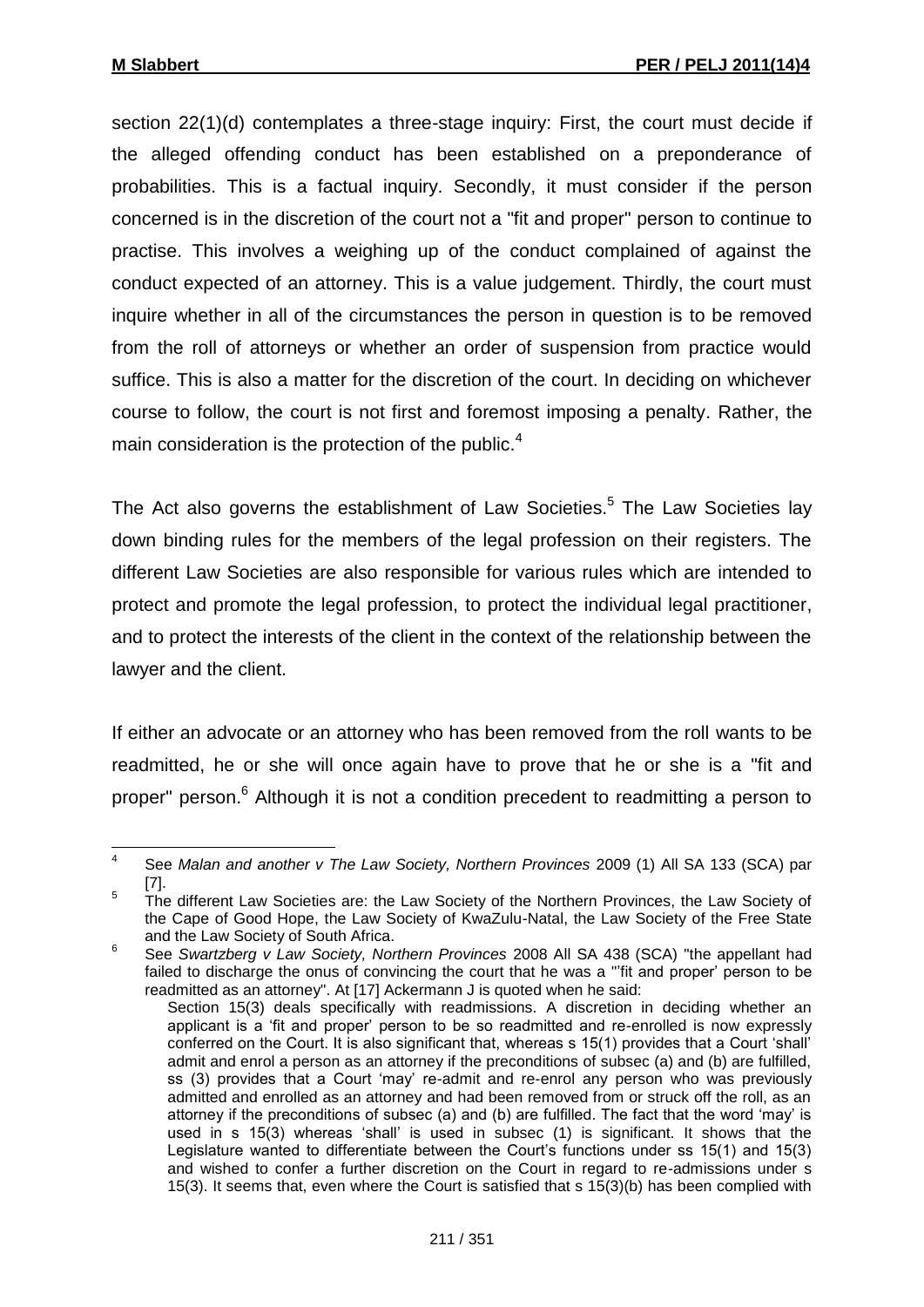practice that the Law Society (or Bar of advocates) should first be satisfied as to his or her fitness, considerable weight must be given to the attitude of the Law Society (or Bar Council).<sup>7</sup>

# **3 The requirement of being "fit and proper"**

It seems that it is not sufficient to have a law degree or a thorough knowledge of the law to become a legal practitioner. Applicants will be admitted to the legal profession only once they have proven that they are indeed "fit and proper" persons for the legal profession. The burden of proof is on the applicant. Membership to the profession is thus subjected to character screening, yet what exactly a "fit and proper" person is is not defined or described in legislation or regulations. It is commonly accepted that in order to be "fit and proper" a person must show integrity, reliability and honesty, as these are the characteristics which could affect the relationship between a lawyer and a client or a lawyer and the public.

Although the burden of proof is on the applicant to prove that he or she is a "fit and proper" person to enter the legal profession, the decision remains essentially a discretionary value-judgement on the part of seniors or the court. As the President of the Supreme Court of Appeal, judge Harms said in *Malan and another v The Law*  Society, Northern Provinces<sup>8</sup>:

[T]he exercise of this discretion is not bound by rules and precedents consequently have a limited value. All they do is to indicate how other courts have exercised their discretion in the circumstances of a particular case. Facts are never identical, and the exercise of a discretion need not be the same in similar cases. If a court were bound to follow a precedent in the exercise of its discretion it would mean that the court has no real discretion.<sup>9</sup>

Such value judgments have been politically influenced in South Africa in the past. When Mahatma Gandhi applied to be admitted as an advocate of the High Court of Natal, his application was opposed by the Law Society of Natal because he was a

<u>.</u>

and that the person applying is, in terms of s 15(3) (a) 'in the discretion of the Court' a 'fit and proper' person the Court still has a discretion to refuse re-admission.

<sup>7</sup> *Law Society Transvaal v Behrman* 1981 All SA 470 (A) 557H.

<sup>8</sup> 2009 (1) All SA 133 (SCA).

<sup>9</sup> See also *Naylor and another v Jansen* 2007 (1) SA 16 (SCA) par 21.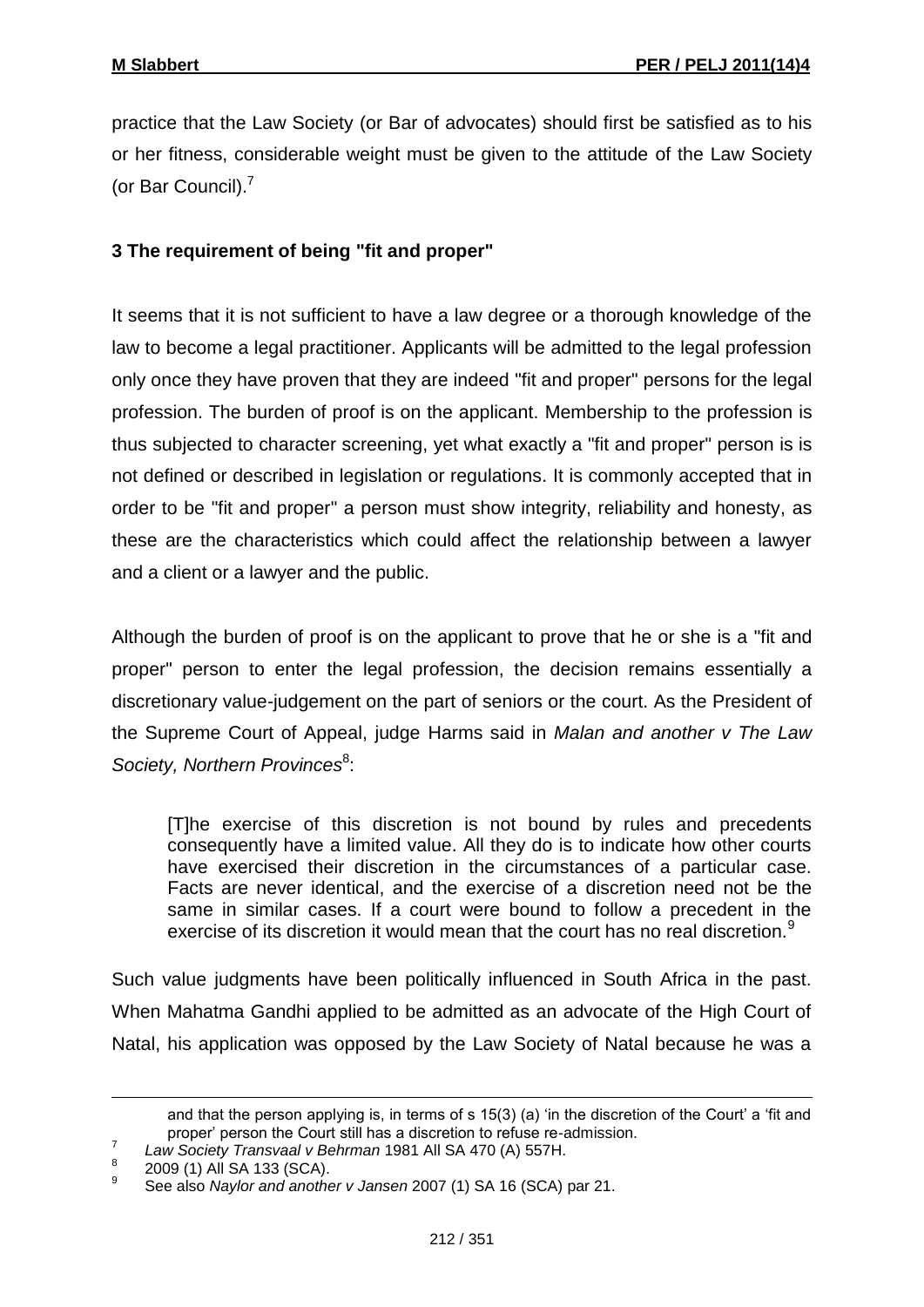person of Indian origin and as such not a "fit and proper" person to practise law.<sup>10</sup> Madeline Wookey's articles of clerkship were refused because she was a woman and women were seen to be improper for legal practice.<sup>11</sup> During the years before South Africa became a democracy, various Law Societies brought applications to have lawyers involved in the struggle against *apartheid* removed from the roll of attorneys or advocates mainly on the basis that they were not "fit and proper" persons because they violated the legislation of the country.<sup>12</sup> Soon after the establishment of the new democracy the character screening of lawyers was tested constitutionally.

The issue was first raised under the interim Constitution of 1993. In *Prokureursorde*  van Transvaal v Kleynhans<sup>13</sup> the court had to comment on the constitutionality of its statutory power to remove "unfit and improper" persons from the roll of attorneys. It was argued that this power violated section 26(1), the right to free economic activity, of the interim Constitution. The court rejected the argument and held that standards could be set for the legal profession as far as both "competence" and "unquestionable integrity" were concerned, either on the basis of the internal limitation of section 26 or in terms of the general limitations clause, section 33  $(1)$ .<sup>14</sup>

A few years later the constitutionality of the power of the court to strike an attorney off the roll of attorneys was once again constitutionally challenged, but this time under the final Constitution of 1996. In *Law Society of Transvaal v Machaka*<sup>15</sup> it was argued that the "fit and proper" standard violated the right to dignity,  $16$  equality,  $17$  the

<sup>10</sup> This fact is not reflected in the official law report In re Gandhi 1894 NLR 263, but is extensively dealt with in Gandhi's autobiography *An Autobiography; Or My Experiments with Truth* (1972) 121-123. See also Le Roux "Conscience against the Law: Mahatma Gandhi, Nelson Mandela and Bram Fischer as Practising Lawyers during the Struggle" 2001 *Codicillus* 20-35.

<sup>11</sup> In Incorporated *Law Society v Wookey* 1912 AD 623 a full bench of the then Appellate Division relied on Roman Dutch law and its exclusion from legal practice of persons who could be termed "unfit and improper" including, the deaf, the blind, pagans, Jews, persons who denounced the Christian Trinity, and women.

<sup>12</sup> See *Society of Advocates of SA (Witwatersrand Division) v Fischer* 1966 (I) SA 133 (T), *Ex Parte Krause* 1905 TS 221, *Incorporated Law Society , Transvaal v Mandela* 1954 (3) SA 102 (T), *Matthews v Cape Law Society* 1956 (1) SA 807 (C), *Incorporated Law Society, Natal v Hassim* 1976 (4) SA 332, *Ex Parte Moseneke* 1979 (4) SA 884 (T), *Natal Law Society v Maqubela* 1986 (3) SA 849 (N).

 $13$  1995 (1) SA 839 (T).

<sup>14</sup> *Prokureursorde van Transvaal v Kleynhans* 1995 (1) SA 839 (T) 850 G-J.

 $^{15}$  1998 (4) SA 413 (T).

<sup>&</sup>lt;sup>16</sup> Constitution of the Republic of South Africa, 1996 Section 10.

Section 9.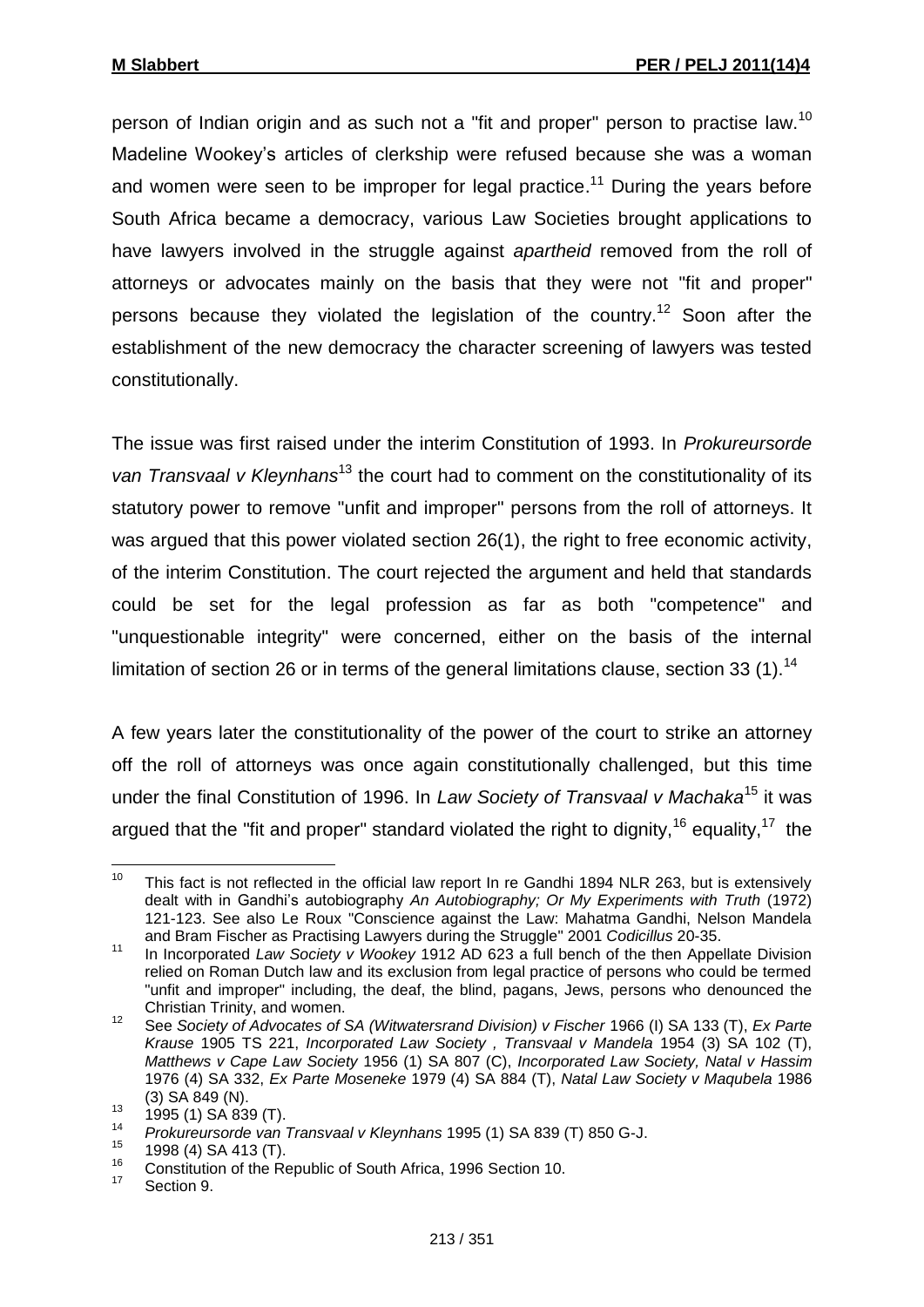right not to be subjected to cruel, inhuman and degrading treatment,<sup>18</sup> and the right to choose one's trade, occupation or profession freely.<sup>19</sup> The court once again rejected the arguments, as well as the idea that membership of the legal profession should not be subjected to the character screening of the person involved. The court held that the character screening prevented the right to freely choose one's profession from being abused by criminally minded attorneys.<sup>20</sup>

Having noted that it is constitutionally acceptable to use the "fit and proper" person test, it might be meaningful to look at a few cases as examples where the courts have ruled that a specific practitioner was not a "fit and proper" person to practise in order to establish what the test implies:

In *Ex parte Ngwenya*<sup>21</sup>: the applicant applied to be admitted as an advocate. He unfortunately pleaded on the one hand that he had been wrongly convicted of a crime and on the other hand that he had since reformed. The court argued that reformation can begin only when a person acknowledges that he has committed a wrongful act. His character references supporting the statement that he had reformed were irreconcilable with his allegation that he had been wrongfully convicted. The court concluded that if the references were true, his statement that he had been wrongfully convicted was untrue, which, in turn, meant that he was not a "fit and proper" person to be admitted as an advocate.

In *Vassen v Law Society of the Cape*<sup>22</sup> the attorney had stolen money by convincing an insurance company to pay the proceeds due under a life insurance policy to himself instead of to the beneficiary. He then used the money for personal purposes and denied doing so despite clear evidence to the contrary. The court ruled that he was not a "fit and proper" person to practise. Honesty, reliability and integrity are expected of an attorney.

<sup>18</sup>  $\frac{18}{19}$  Section 12(1)(e).

 $\frac{19}{20}$  Section 22.

<sup>20</sup> *Law Society of Transvaal v Machaka* 1998 (4) SA 413 (T) 416 A-J.

<sup>21</sup> *In Re Ngwenya v Society of Advocates, Pretoria and Another* 2006 (2) SA 87 (W).

<sup>1998 (4)</sup> SA 532 (SCA).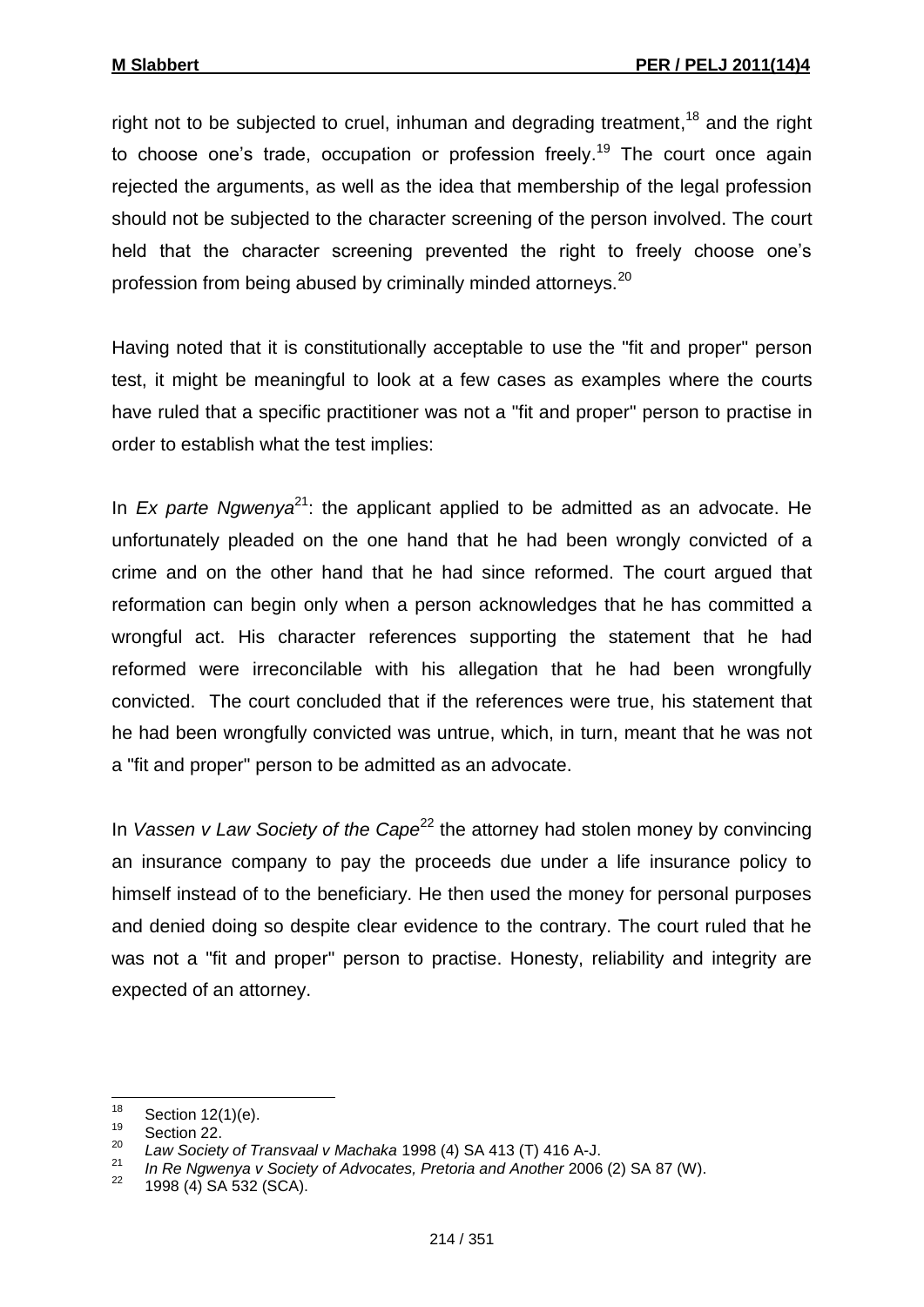Where the books of a practice reflected a trust shortfall of R12 million and there was proof of touting, the Supreme Court of Appeal found that the court *a quo* had been correct in concluding that the appellants were not "fit and proper" persons to practise and that their names should be removed from the roll.<sup>23</sup> Touting is against the law, the law was broken, and therefore the appellants were not "fit and proper" people. The question can be asked if the breaking of the law necessarily reflect bad morals?

In the case of *The Law Society of the Cape of Good Hope v Berrange*<sup>24</sup> the court had to consider the issue of "marketing agreements" between attorneys and estate agents. Certain estate agencies referred conveyancing work to Berrange's firm and got payments in excess of R500 000 for the favour. The payments were purportedly made for the promotion and marketing of the respondent's firm. That according to the judge clearly constituted "soliciting" of professional work within the meaning of Rule 14.6.1.1. $^{25}$  Once again a rule was broken, which automatically led to declaring the person who broke the rule to be not "fit and proper". The respondent was therefore guilty of unprofessional conduct akin to touting. The attorney was suspended from practice for a period of two years.

Lastly, in *Prince v President, Cape Law Society and Others<sup>26</sup> Mr Prince, a* Rastafarian, who had two previous convictions for the possession of *cannabis* (commonly known as dagga), declared that he would continue to break the law due to his religious beliefs. It was found that it would not be "fit and proper" to allow him to register for his articles as an attorney as he would constantly be breaking the law and his behaviour would bring the profession into disrepute. In this case though, there are indications in the Constitutional Court judgement that the position taken by the Cape High Court and the Supreme Court of Appeal on this issue does not find unqualified support among South Africa's senior judges. In all three of the judgements delivered in the Prince case, $^{27}$  the possibility is raised that Prince may still be a "fit and proper" person to practise law in spite of his criminal convictions and

<sup>23</sup> <sup>23</sup> *Botha and Others v Law Society, Northern Province* 2009 (3) SA 329 (SCA).

 $\frac{24}{25}$  2005 (5) SA 160 (C).

<sup>&</sup>lt;sup>25</sup> Rule 14.6.1.1 of the Rules of the Cape Law Society, which addresses the sharing of fees.

 $\frac{26}{27}$  2002 (2) SA 794 (CC).

<sup>27</sup> *Prince v President of the Law Society, Cape of Good Hope* 1998 (8) BCLR 976 (C), *Prince v President, Cape Law Society* 2000(3) SA 845 (SCA), *Prince v President, Cape Law Society* 2002 (2) SA 794 (CC).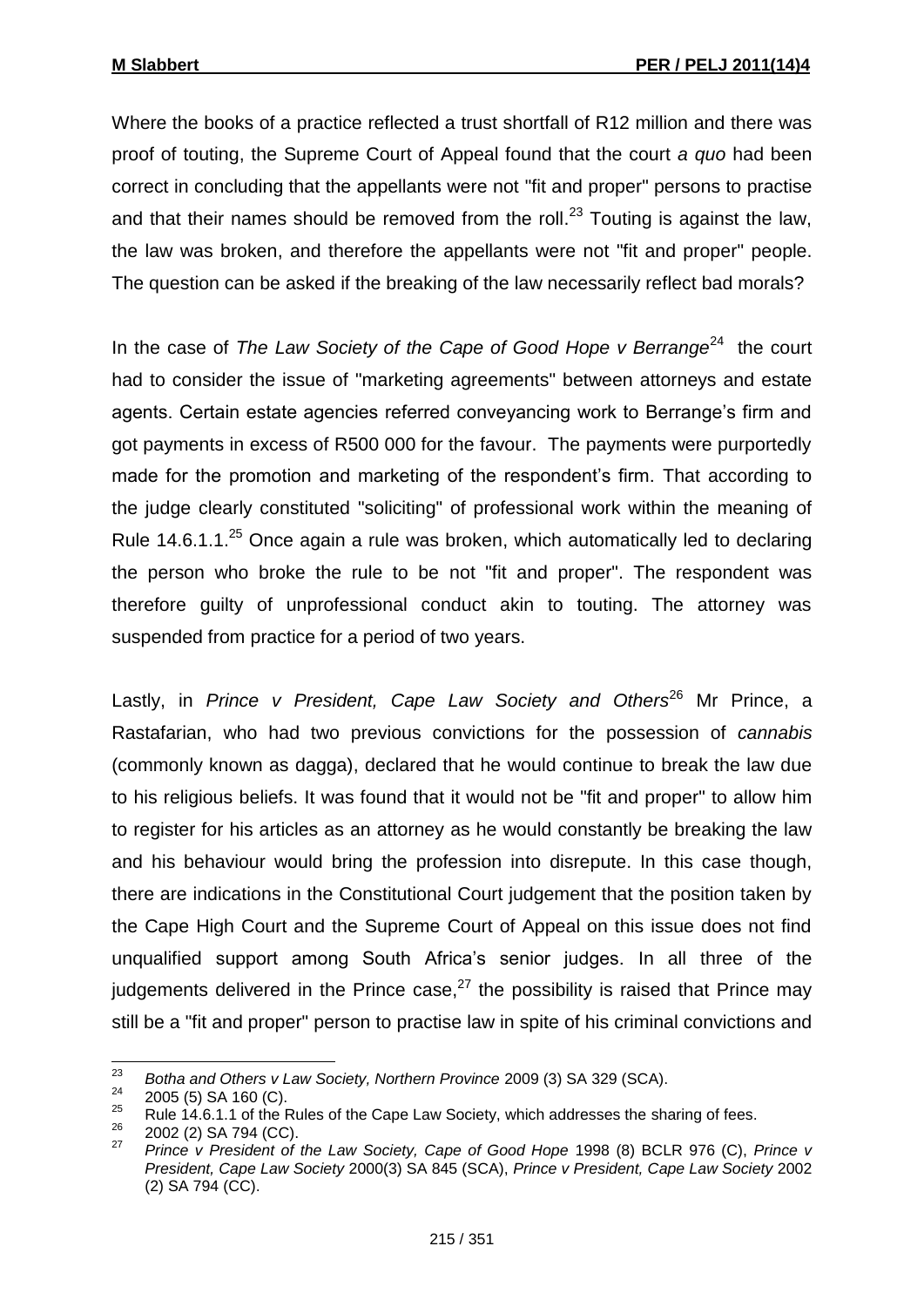continued defiance of the law. Sachs J, for example, remarked that according to his understanding of the principles of an open democracy, Prince should not be forced to make a choice between his conscience and his career. According to him Prince has shown himself to be "a person of principle, willing to sacrifice his career and material interests in pursuance of his beliefs".<sup>28</sup> He should therefore be seen as a "fit and proper" person to practise. The impression is created that because the smoking of dagga is a crime, Prince was considered as not being "fit and proper" for the profession, but what if a person practised polygamy or adultery or were addicted to gambling, which is not criminalised? Would such a person be "fit and proper"? In other words the question arises if there is a difference between the morally wrong and the criminally wrong? The judges of the Constitutional Court missed an opportunity to address the notion of morality in a changing society. Their views were thus once again positivistic. They focused only on the fact that a law had been broken.

Du Plessis<sup>29</sup> says a successful practitioner, an attorney or an advocate, should possess and display certain qualities, most of which cannot be acquired through learning. Having these qualities could indicate that a person is indeed a "fit and proper" person for the profession. An appropriate academic training may, however, play a vital part in improving them – if they are "by nature at least" latent. He lists the following qualities as the least that a lawyer should possess:

- integrity meaning impeccable honesty or an antipathy to doing anything dishonest or irregular for the sake of personal gain,
- objectivity no irrelevant consideration whatsoever should bear upon one's judgment,
- dignity practitioners should conduct themselves in a dignified manner, and should also maintain the dignity of the court,
- the possession of knowledge and technical skills,
- a capacity for hard work,
- a respect for the legal order and
- a sense of equity or fairness.

<sup>28</sup> <sup>28</sup> *Prince v President, Cape Law Society* 2002 (2) SA 794 (CC) at par 170 F 861.

<sup>29</sup> Du Plessis "The ideal legal practitioner (from an academic angle)" 1981 *De Rebus* 424-427.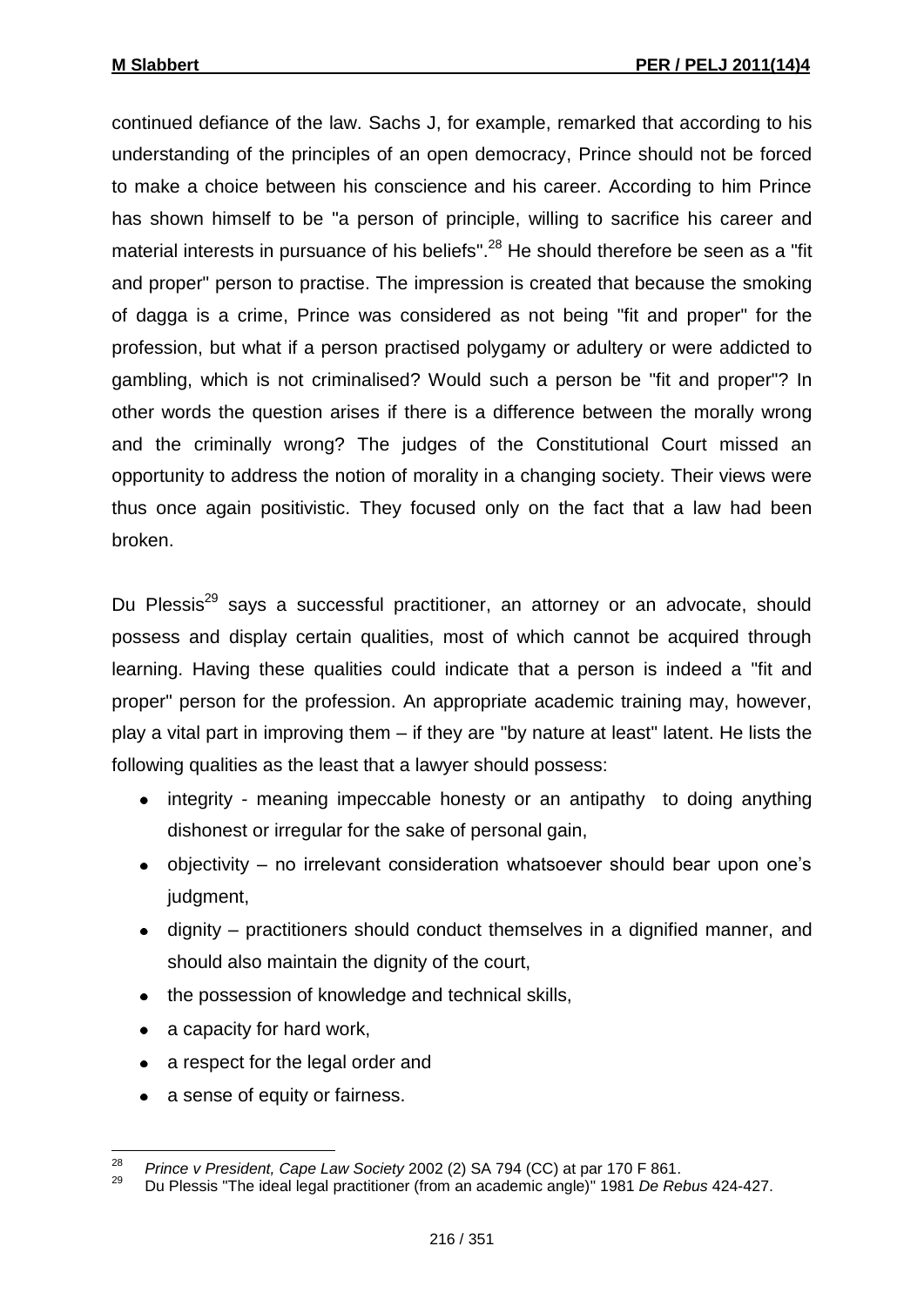But Du Plessis speaks from his own dogmatic framework inherited basically from Western (Christian) morality. What he misses is that morality is not the same always and for everyone. In a post-modern society questions can be asked about the universal applicability of the values outlined above.

 $McDowell<sup>30</sup>$  argues that he originally felt that a "good moral character" was a concept without real meaning and that the concept should have more or less the same core meaning today as it had for our grandparents. Yet that no longer seems to be the case for a large segment of our population, including lawyers.<sup>31</sup> This, according to him, is a problem as for lawyers the nature of a "good moral character" is well defined in the codes of ethics. But how does one determine if such morality is present in an individual, and if so to what degree?<sup>32</sup> He answers himself by saying that we live in a cynical age and do not expect to find good moral characters. If no one expects virtuous conduct; less of it will be perceived and displayed. The problem according to him, and I agree, is the fact that the test for being a "fit and proper" person is meant to take place **before** you are admitted as a lawyer. One cannot predict how a person will act in future in undefined situations unless one knows the person well.<sup>33</sup> Once a person is recognised as being "fit and proper" the Law Society offers further training, for example on how to run a trust account and how such an account should be audited. Lawyers are also constantly reminded of the Code of Conduct and ethical rules, but there is little focus on the development of their moral character.<sup>34</sup> Such an omission could be remedied by offering post-admission courses on ethics and ethical behaviour.<sup>35</sup>

In South Africa prospective attorneys and advocates are interviewed by a senior person in the respective professions. This interview lasts no more than a maximum of fifteen minutes and the senior then testifies if he or she found the applicant to be a

 $30<sub>o</sub>$ <sup>30</sup> McDowell "The usefulness of 'good moral character'" 1993 *Washburn Law Journal* 323-336.

 $31$  McDowell (n 30) 324.

 $\frac{32}{33}$  McDowell (n 30) 326.

 $^{33}$  McDowell (n 30) 327.

 $34$  McDowell (n 30) 328.

<sup>35</sup> Other professionals like doctors, engineers and auditors to mention some, have to earn CPD (Continuous Professional Development) points per year. It is suggested that lawyers should follow suit and that a point or points should be given for ethical training. See also the Research Report on Mandatory Continuing Professional Development, Law Society of South Africa 2010.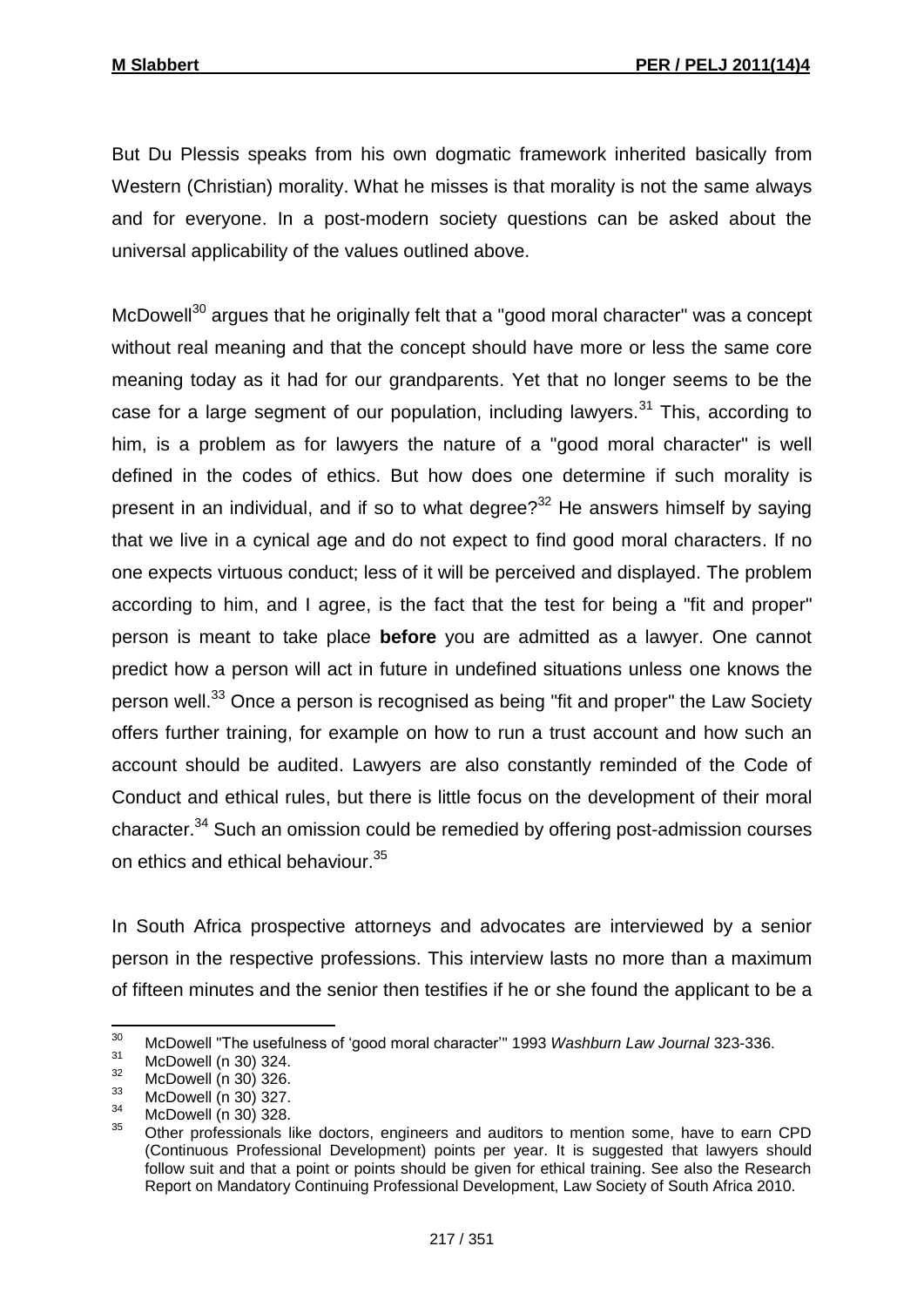"fit and proper" person. The purpose of the interview is mainly to determine whether the applicant has previous criminal convictions or has ever been an accused in a disciplinary hearing. For attorneys it is also to check whether the candidate has knowledge of the profession's ethical rules and the application thereof. In the final instance the court confirms this value judgement although the judges are at liberty to ask extra questions to their satisfaction. The process is thus completely subjective and unsatisfying. How can anyone predict in such a short time what the candidate might or might not do in future? Would it not serve the public interest better if no such an interview were performed and the applicant were not declared a "fit and proper" person, instead of creating the impression that he or she is in fact a good person who will act ethically in future? Perhaps a consumer or client should enquire before he or she makes use of the services of a lawyer if the person is trustworthy and reliable instead of blindly believing a court finding.

Once admitted, a lawyer who then commits an unprofessional act is consequently judged and evaluated according to a legal process, an inquest, a disciplinary hearing or a court ruling. The previous subjective judgment is then partially annulled. Whatever the outcome of the legal or *quasi* legal process, it is based on objective criteria and actual acts of wrongdoing instead of subjective judgments and predictions.<sup>36</sup> "A good moral character" is therefore an aspirational concept which should be understood as being not just enough merely to meet the minimum standards of professional competence and to refrain from acting in ways that could lead to criminal prosecution or being struck off the roll; it also presupposes that more must be expected from lawyers.<sup>37</sup>

After admission it is assumed that the person is "fit and proper" and has a moral character, but some "bad apples" prove this assumption to be wrong. $38$  This will become clear in the next part.

#### **4 Media reports and public perceptions of lawyers**

<sup>36</sup>  $\frac{36}{37}$  McDowell (n 30) 335.

 $37$  McDowell (n 30) 332-333.

<sup>38</sup> According to Thinus Grobler, Director of the Law Society of the Northern Provinces, in 2009 22 attorneys were struck from the roll and 19 were suspended, in 2010 this number more than doubled to 48 attorneys being struck from the roll and 37 were suspended, and up to 25 May 2011, 15 attorneys have already been struck off the roll and 11 suspended.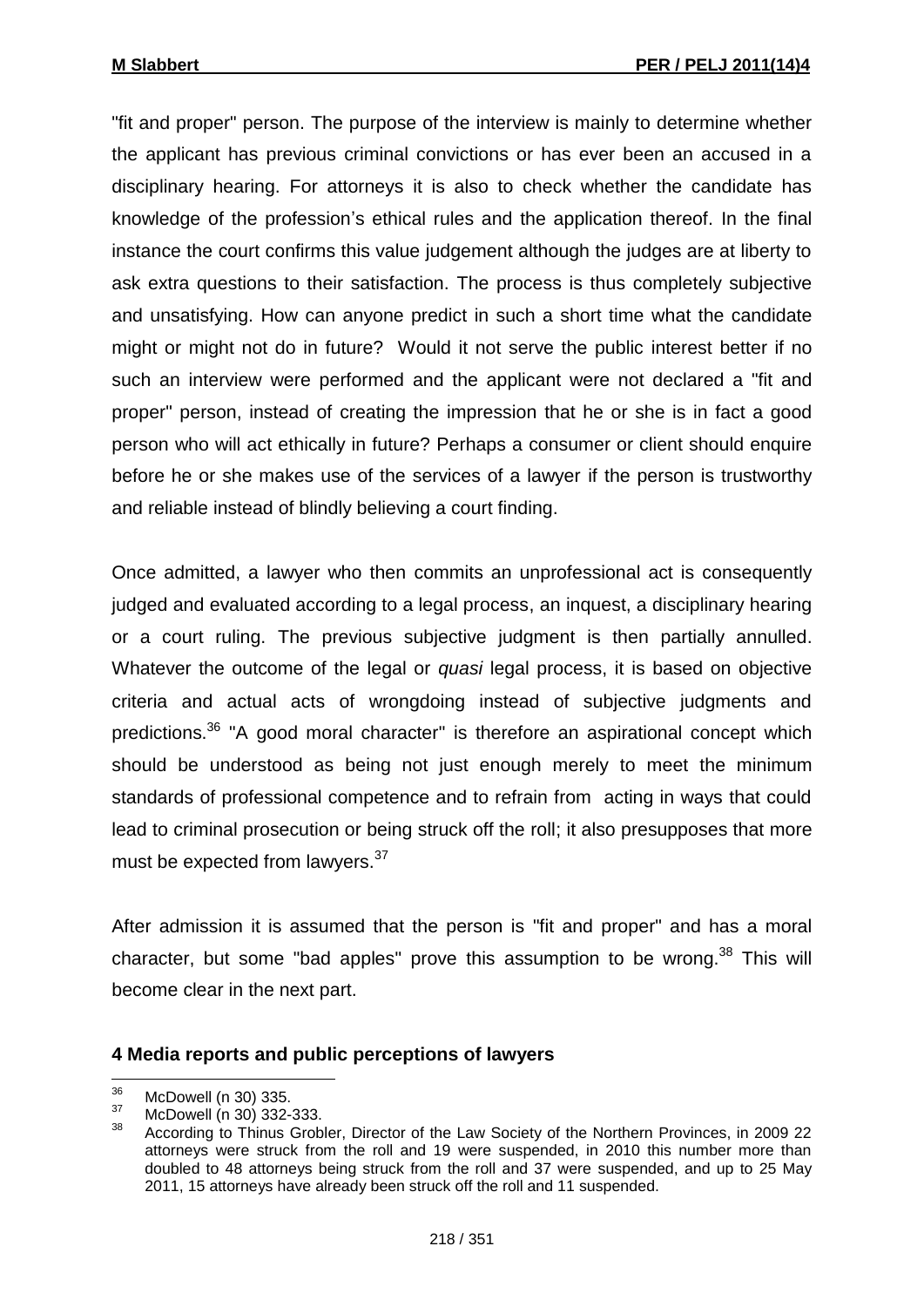Perceptions are created in the media that the profession might have ethical problems. This becomes evident if one looks at some newspaper articles chosen randomly from the many which have appeared recently. $39$  The chosen articles reflect only a few specific possible transgressions a lawyer may be guilty of, and due cognisance has to be taken of the fact that there may be other forms of misconduct as well.

There are many reports of unprofessional conduct concerning the Road Accident Fund, and it seems that it is a minefield of controversy for lawyers.<sup>40</sup> Thirteen advocates, including two senior counsel, have been charged by the Pretoria Bar Council for "double briefing" on Road Accident Fund (RAF) legal cases, allegedly involving millions of rands. Some advocates have been taking up to 15 matters a day. $41$ 

Some advocates also take instructions directly from the public.<sup>42</sup> Many advocates were getting away with this illegal practice as no one was reporting them to the Bar Council. Some independent advocates (who are not members of the Bar) tout for their potential clients in courts, prisons and holding cells even though the Bar Council rules say an advocate, whether a member of the bar or practising independently, cannot appear in court without being instructed by an attorney.<sup>43</sup>

Some unscrupulous lawyers use delaying tactics in order to delay a case to such an extent that the client's money dries up and then the case is struck from the court roll,

 $39$ More than 300 articles for the period 2000-2010 are available from INEG, UFS. The examples here were chosen randomly. See also *Society News,* the Law Society of the Northern Provinces magazine, which publishes at the back a list of names of attorneys who were either suspended or struck from the roll. Note that the list of names nearly doubled in size from April/May 2010 to December 2010.

<sup>40</sup> Oliver "Law society urged to pay victims" 2001 *Saturday Weekend Argus* 22 July 5, Vos "Lawyers are 'abusing' Road Accident Fund" 2009 *Citizen* 22 October 6, Botha "Lawyer 'borrowed' RAF payout" 2003 *Daily Dispatch* 27 September 1, Waldner "Lawyers pocket R7bn from RAF" 2009 *City Press* 29 November 2.

<sup>41</sup> Rawoot "Road fund: advocates face charges" 2010 *Mail and Guardian* 15 February 5.

<sup>42</sup> Coetzee "Advokaat dalk van rol af geskors" 2005 *Volksblad* 17 May 4, Schroeder "Clampdown on illegal practice by advocates" 2007 *Cape Times* 28 December 5.

<sup>43</sup> See *Society of Advocates of Natal v De Freitas* 1998 (4) SA 1134. Jika "Law fraternity move to tackle touting advocates" 2006 *Daily Dispatch* 26 January 9. If an advocate is not a member of a specific Bar Council he/she still falls under the rules of a Bar, see *General Council of the Bar v Van der Spuy* 1991 (1) SA 718.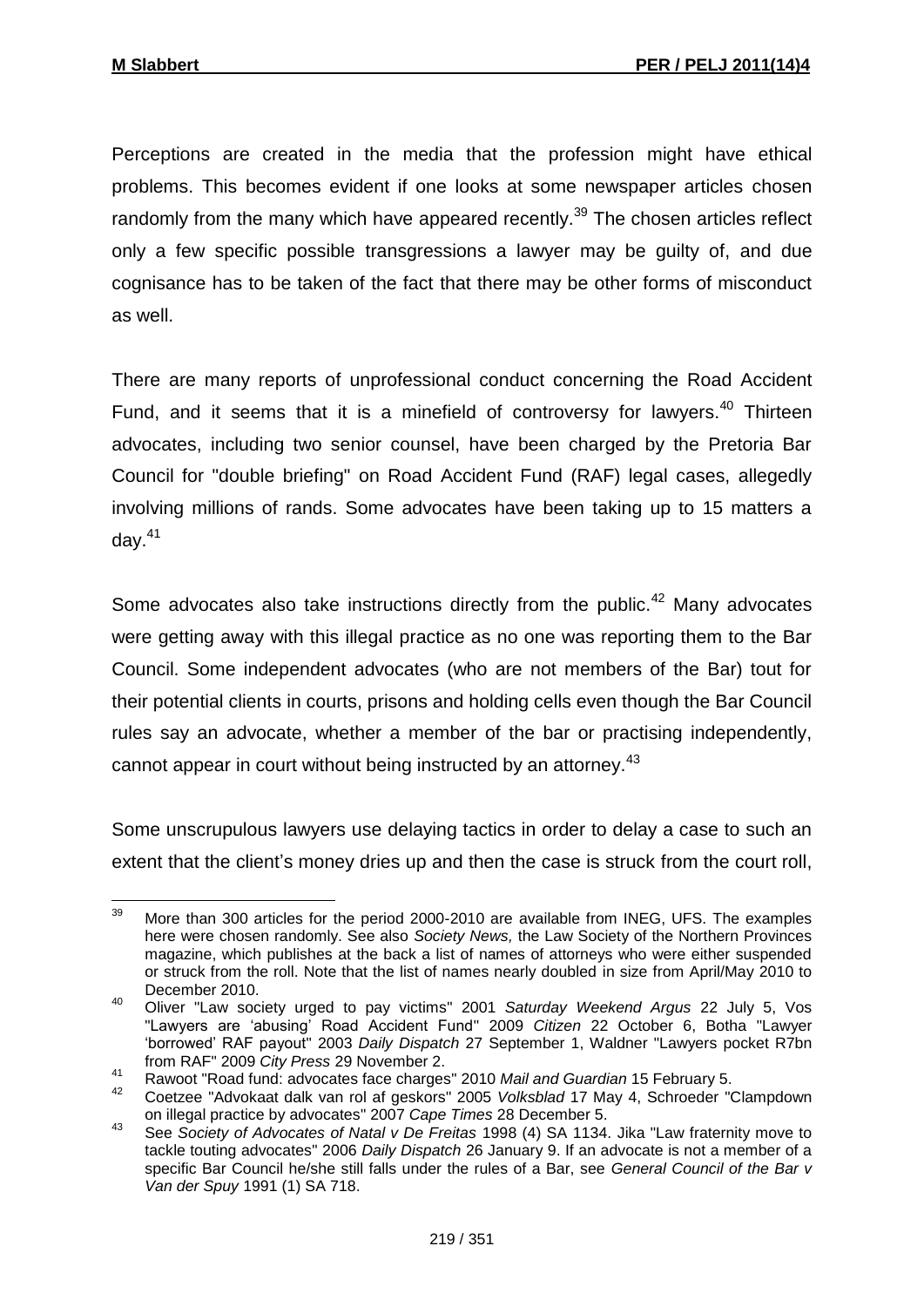whereas lawyers should actually be honest and tell their clients if they think they do not have a case.<sup>44</sup>

The Law Society of the Northern Provinces applied for the removal of Tiego Moseneke from the roll of attorneys. The Law Society received complaints about Moseneke's unprofessional conduct, which included that he had "lost" files, did not execute the mandates of clients, and accepted funds for performing work but failed to repay the funds when the work was not done. There were also shortfalls in his trust funds.<sup>45</sup>

"It is amazing and shocking that an attorney and counsel (would) get their client to sign a document to the effect that their client wishes to close his case even before the case against the accused is not completely presented" Waglay J said, to describe the conduct of a defence attorney and advocate in getting a teenage hitman, hired to murder six-month-old Jordan Leigh Norton, to give them an affidavit granting them permission to close his case without presenting evidence.<sup>46</sup>

Bertelsmann J said unequivocally: "A practitioner who knowingly tells a lie to the court… is unfit to practise and there can be only one way of dealing with him – he must be struck off". 47

The public's perceptions about lawyers are also sometimes captured in anti-lawyer humour. Quips such as - How do you know it is really cold outside? When the lawyers have their hands in their own pockets! - are well known. Or "A lawyer is a learned gentleman who rescues your estate from your enemies and keeps it for himself", or "How do you know when a lawyer is lying? His lips are moving".<sup>48</sup>

On their part lawyers may feel that the public is prejudiced against them because they are misinformed by bad press. They may be right that newspaper coverage is

<sup>44</sup> <sup>44</sup> Du Plessis "Regters raas oor 'uitsteltaktiek'" 2005 *Burger* 31 October 6.

<sup>45</sup> De Lange "'Defective' attorney faces axe" 2006 *Citizen* 2 February 4.

<sup>46</sup> Schroeder "Lawyers' conduct 'amazing, shocking'" 2007 *Cape Times* 9 May 1.

<sup>47</sup> Venter "'Unfit' attorney is struck from the roll" 2002 *Pretoria News* 28 November 4.

<sup>48</sup> See also Rhode "Expanding the role of ethics in legal education and the legal profession" [http://www.](http://www/)scu.edu/ethics/publications/submitted/rhode/lega1ed.html [date of use 11 Aug 2010]. For a list of publications by Deborah Rhode see http://www.law.stanford.edu/faculty/rhode/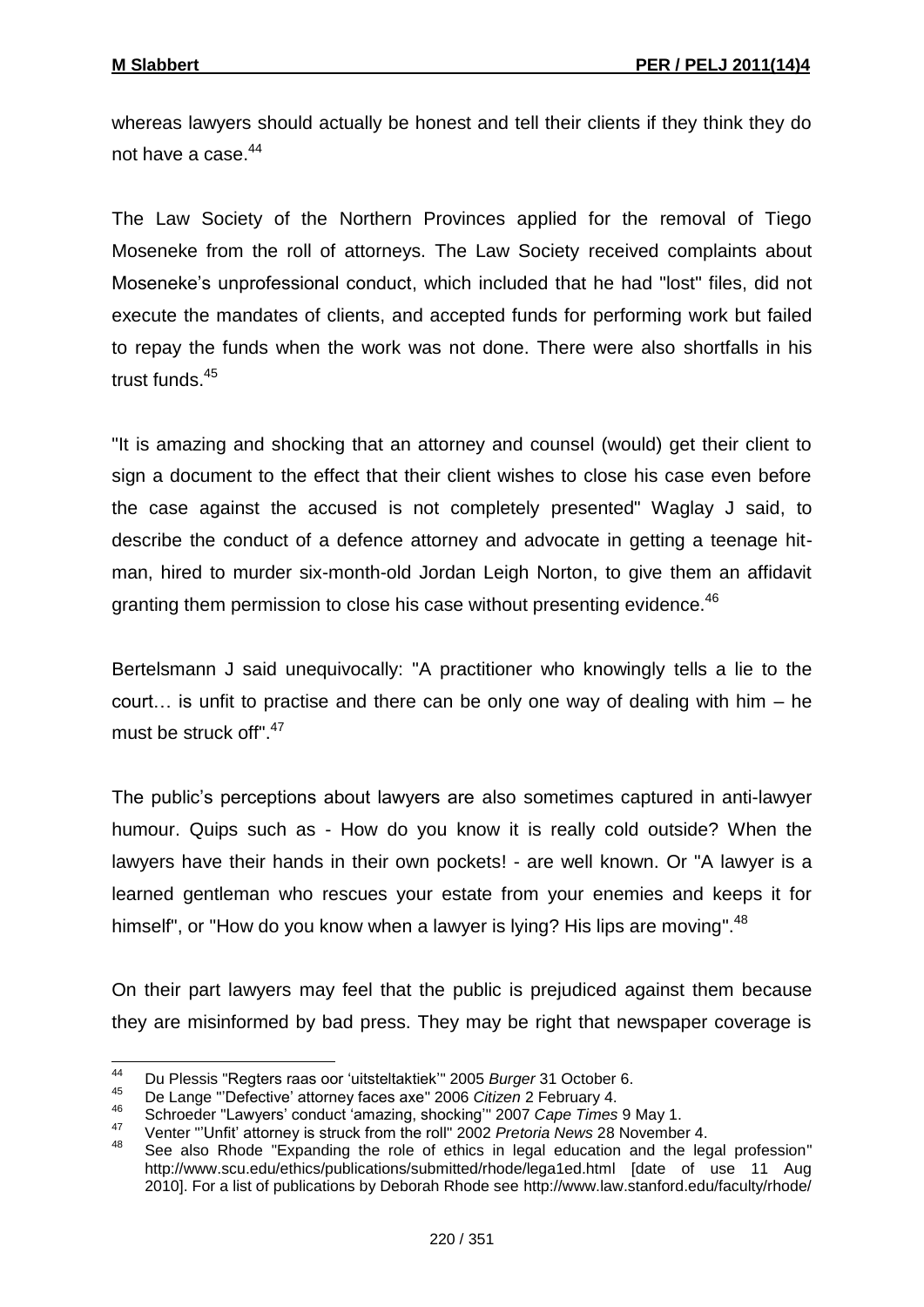skewed, as it should be kept in mind that the contexts in which people encounter the profession are often unpleasant. Most people need a lawyer for a divorce case, bankruptcies, personal injuries or contractual disputes.<sup>49</sup> These unpleasant scenarios inevitably give rise to the perception that lawyers profit from others' miseries.<sup>50</sup> Rhode, a leading author on legal professional conduct, argues further that attorneys are more often than not the messengers of bad news, so they readily become scapegoats when the justice system fails to deliver justice as participants perceive it. She refers to a newspaper columnist who noted: "Everyone would hate doctors, too, if every time you went in the hospital, your doctor was trying to take your appendix out, and the other guy's doctor was standing right there trying to put it back in". 51

According to her one of the most positive traits the public associates with lawyers is their loyalty towards their client, yet this can also be a contributing factor to unethical behaviour in that they will manipulate the system on behalf of their clients to such an extent that there is no regard for justice.<sup>52</sup> It is therefore necessary to scrutinise the possible reasons why some lawyers are not acting as "fit and proper" professionals.

## **5 Possible reasons why lawyers do not act as "fit and proper" persons**

## *5.1 Adversarial system*

In an adversarial system two parties face each other (e.g. the state and the accused in a criminal case, or two private/juristic persons in a civil case). The roles of the legal representatives and judges are carefully separated. On the one hand, the judge acts as an impartial "referee" who listens to both sides of the case. The lawyers on the other hand focus on their clients' interests and do not really strive for justice or the promotion of the general good. The lawyer is required to present the client's case in the best possible light with an indifference to the moral merits of the case.<sup>53</sup> "The

<sup>49</sup>  $^{49}$  Rhode (n 48) 2.

<sup>50</sup> See Van Zyl "Hoe om te maak as jy voel jou prokureur lewer nie goeie diens nie" 2010 *Tshwane-Beeld* 13 October 7.

 $51$  Rhode (n 48) 2.

 $\frac{52}{53}$  Rhode (n 48) 3.

<sup>53</sup> Eshete "Does a lawyer's character matter?" in Luban D (ed) *The Good Lawyers' Roles and Lawyers' Ethics* (1984) 270-285 at 272.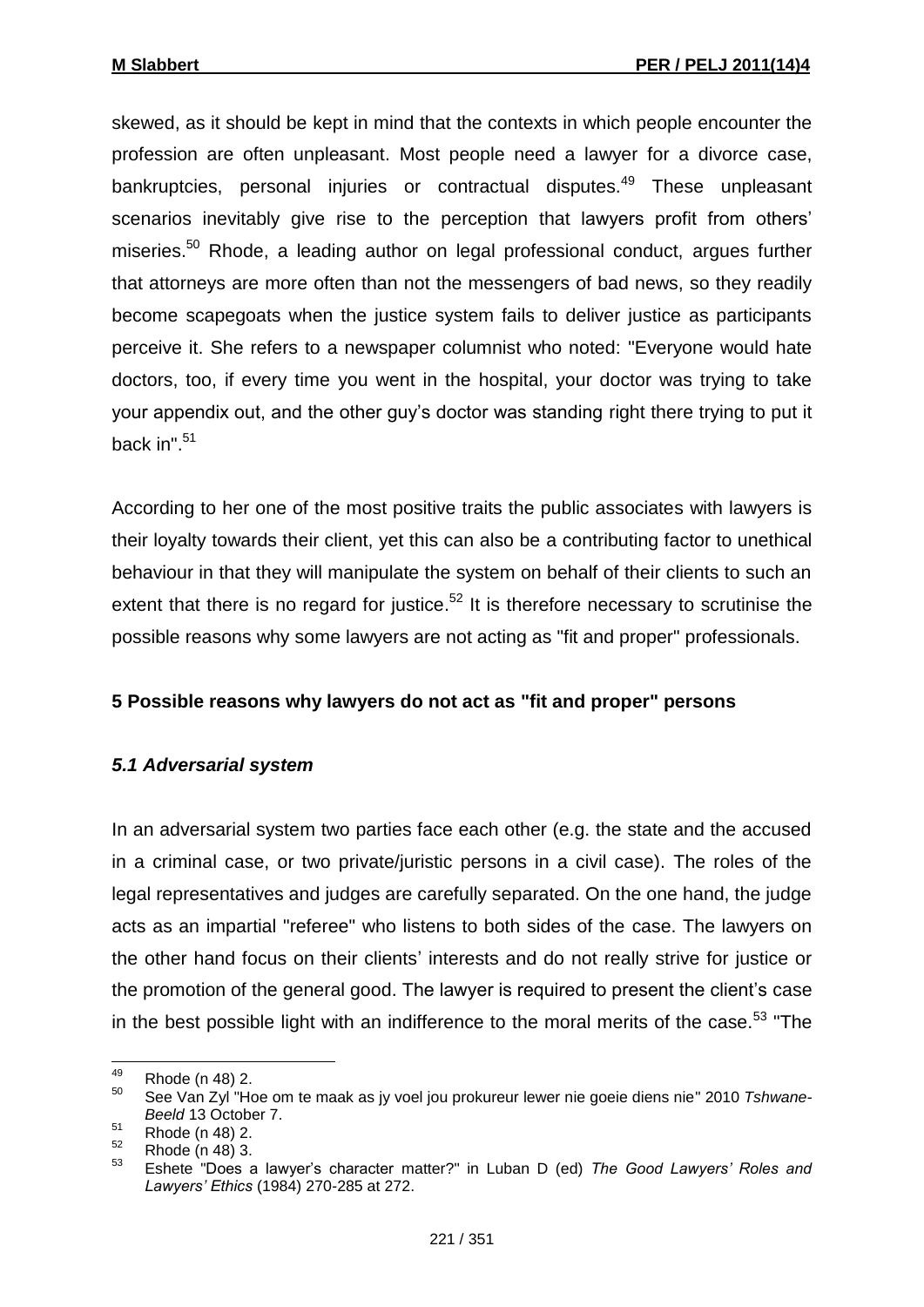lawyer is required… to place the client's interest ahead of the interest of the adversary... as well as of public values such as justice".<sup>54</sup> This happens especially in criminal cases, where the burden of proof is on the state. The defence lawyer represents his or her client fiercely, as there is an element of performance in which the lawyer can display his or her combative and persuasive skills openly,  $55$  but what about justice? The lawyer may have to deliberately convey the impression that the client is completely innocent of wrongdoing.<sup>56</sup> Markovits<sup>57</sup> argues that the adversarial system puts lawyers in a moral dilemma by requiring them:

Not only to display ordinarily impermissible partiality in favour of their clients, but also to subordinate their ordinary first-personal ethical ideals of honesty, fair play and kindness to a professional role in which they must, in some measure or other, i.e. cheat and abuse [and] to pursue courses of action and adopt forms of life that separate them from their personal ambitions and ideals.<sup>58</sup>

#### *5.2 Competition*

Increases in the number of lawyers have increased the level of professional competition.<sup>59</sup> There is also intense competition amongst law firms with the result that the younger attorneys have to work many hours. "All work and no play is fast becoming the norm rather than the exception".<sup>60</sup> In the process morality is being sacrificed in order to take and win more cases.

## *5.3 Money driven*

It has been said that "no profession offers a surer path to affluence and influence" than the legal one. $61$  A large number of lawyers believe that the life they have chosen

<sup>54</sup>  $^{54}$  Eshete (n 53) 272.

 $^{55}$  Eshete (n 53) 276.

 $^{56}$  Eshete (n 53) 274.

<sup>57</sup> Markovits "Legal ethics from a lawyer's point of view" 2003 *Yale Journal of Law & the Humanities*  209-293.

 $\frac{58}{59}$  Markovits (n57) 285-286.

<sup>59</sup> Rhode (n 48) 3. Also see Rossouw "Why professional ethics in the legal profession?" 1998 (1) *TSAR* 53-62 at 56.

 $60$  Rhode (n 48) 4. Also see Rossouw (n 57) 55.

<sup>61</sup> Rhode (n 48) 23.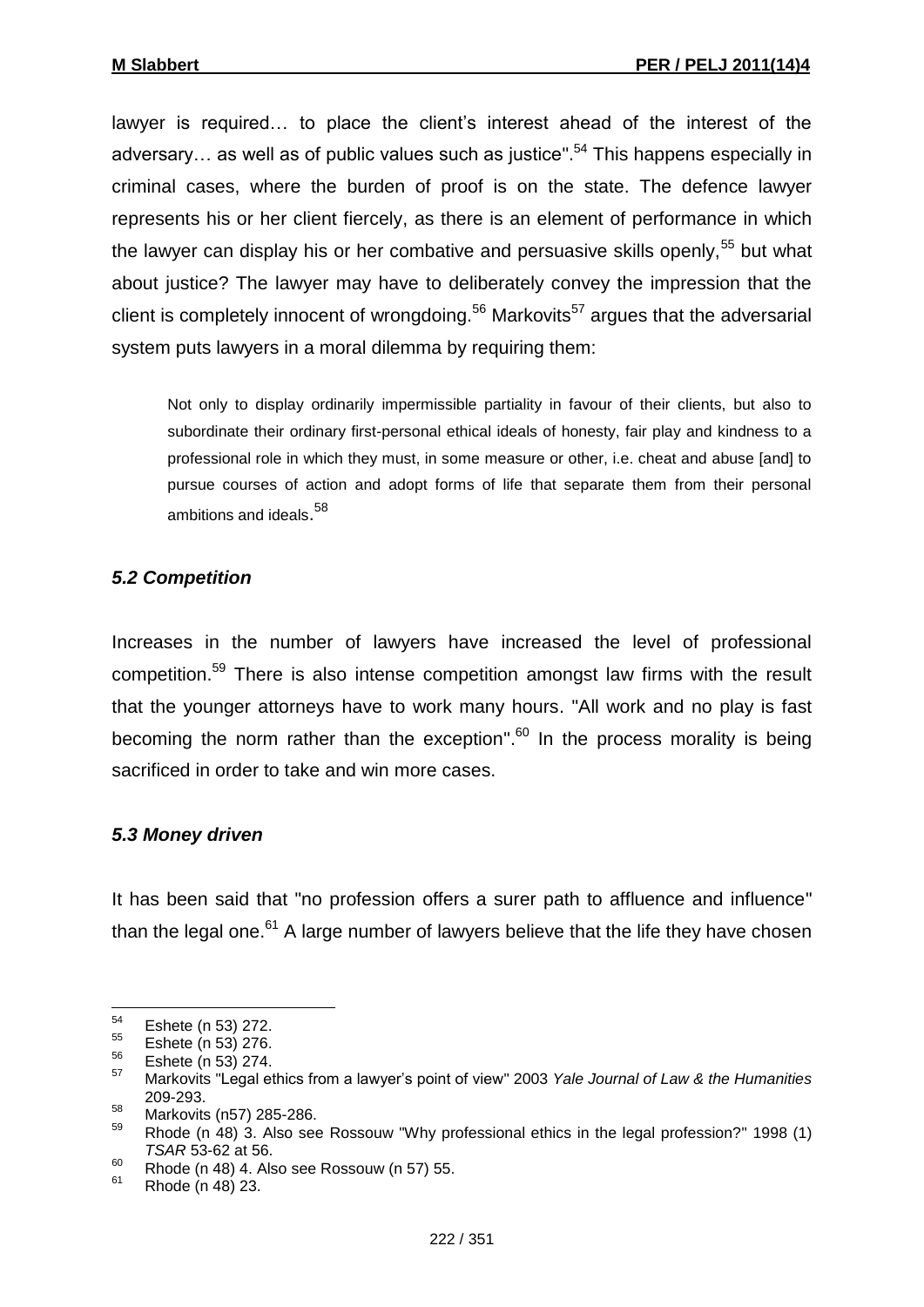is the best one because it offers opportunities for wealth and prestige.  $62$  Some lawyers will do what it takes despite their own moral character.

There is also an intense pressure to serve clients with short-term solutions in order to make more money and earn better salaries at the expense of other values.<sup>63</sup>

## *5.4 Education*

Formal education in the law does not prepare lawyers for the moral challenges of the profession. The ultimate aim of legal training is to enable the student to become a successful attorney or advocate.<sup>64</sup> Knowledge is important in order for the lawyer to be able to make a convincing case for either side in a dispute. "What this sort of learned cleverness does not require is either a developed capacity to judge what is right or a disposition to seek it".<sup>65</sup> Many universities' syllabi do not have Professional Ethics as a compulsory module. The issue of ethical values, what ethics is and how to act morally is thus never addressed before the student enters either the training for attorneys at the different Law Societies or pupilage at the different bars. At both of these institutions ethics is a compulsory module that is examined before an applicant is admitted to practise. If a graduate does not apply to be a member of a bar of advocates but practises independently as an advocate, he or she might never have done a formal course in ethics.

## *5.5 Lawlessness in general*

The climate of lawlessness in South Africa has been attributed to the blunting of moral sensitivities during the *apartheid* years and to the transition from a culture of authority to one with more relaxed political and moral bonds. It contributes to the moral crisis experienced by lawyers. Justice is no longer seen to be done. It is sometimes alleged that some lawyers do not think twice before delaying a case unnecessarily, calling irrelevant witnesses, or litigating despite knowing that the litigation is without merit.

 $62$ <sup>62</sup> Kronman "Living in the law" 1987 *University of Chicago Law Review* 835-876 at 838.

 $^{63}_{64}$  Rhode (n 48) 3.

 $^{64}$  Eshete (n 53) 271.

Eshete (n 53) 272.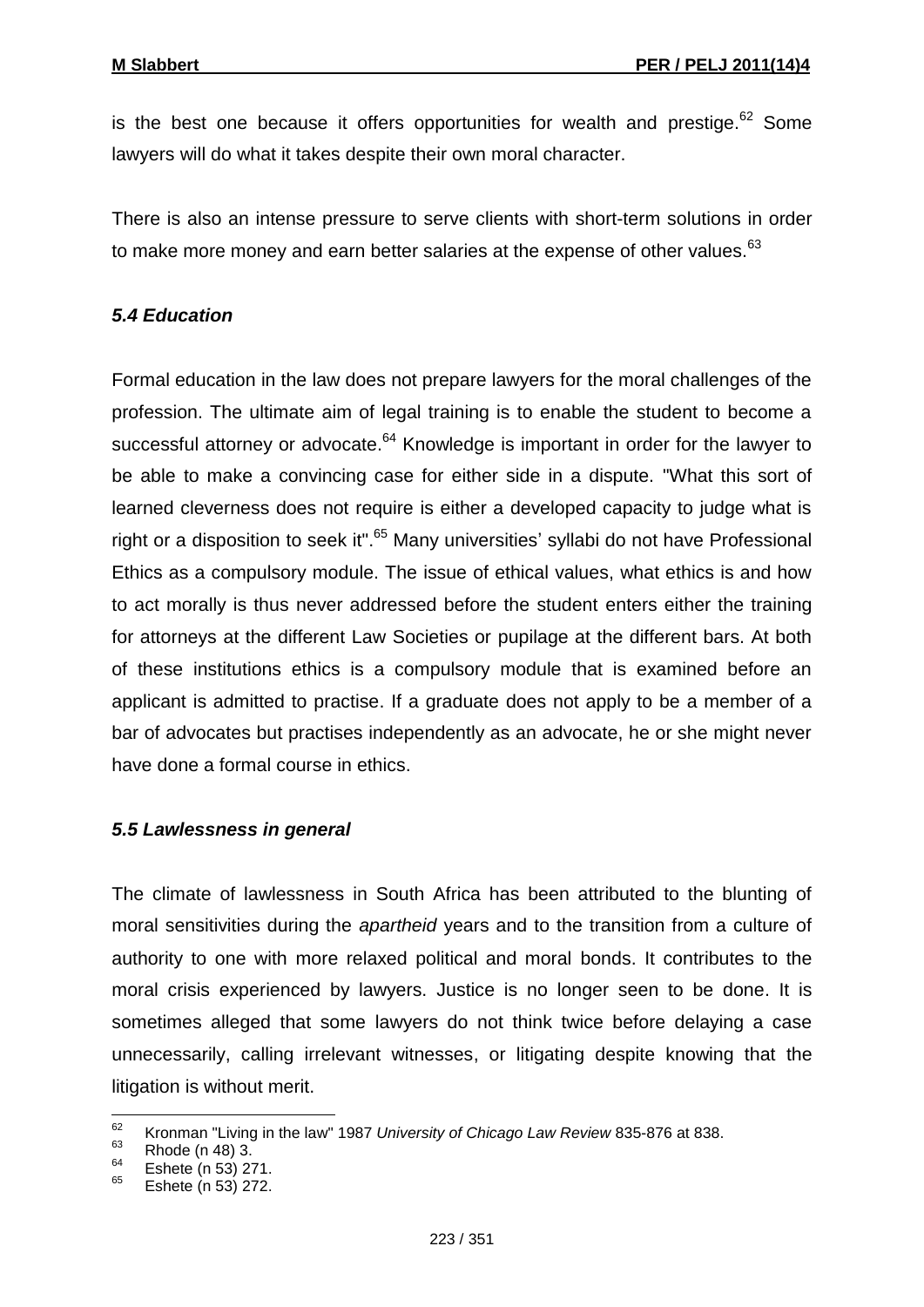# **6 Are lawyers still professionals or just ordinary business people?**

In early days the concept of "a profession" was intended to include only the learned occupations of divinity, law and medicine, and before the industrial revolution, social class and status determined entry into these professions.<sup>66</sup> A profession is born out of a social need for services which require specialised knowledge and skills.<sup>67</sup> Larson identifies the characteristics of professions as including the knowledge and techniques which professionals apply in their world, training to master the knowledge, service orientation, a certain distinction of personality which justifies the self-regulation granted by society, and autonomy and prestige.<sup>68</sup> The Law Society of South Africa in their Practice Manual for professional conduct states that a profession is a career which complies with the following six requirements: an intellectual basis, a private practice, an advisory function, a tradition of service, a representative body, and a code of conduct.<sup>69</sup> The legal practitioner fulfils a dual function by assisting the client on the one hand and by promoting justice in society on the other hand. The first Chief Justice of the Constitutional Court, Judge Mahomed, remarked: "…[t]he ethical objectives of the law contain the life blood of a nation…". 70

It can therefore be concluded, taking Larson's characteristics and the Law Society's explanation into consideration, that the legal profession is indeed a profession and not an ordinary job. Yet, if it wants to be recognised as such the professional lawyers themselves should act accordingly.

<sup>66</sup> <sup>66</sup> Larson *The rise of professionalism: a sociological analysis* (1997) 5.

<sup>67</sup> Carter "Increased professionalism: An experience from the United States" 1998 *Journal of Leisurability (*25)(21) 20-25.

 $^{68}$  Larson (n 66) 5.

 $^{69}$  2010 Practice Notes 9.

<sup>70</sup> Chief Justice I Mahomed at a dinner hosted by the Johannesburg Bar on the 27th June 1997 to celebrate his appointment as Chief Justice of South Africa.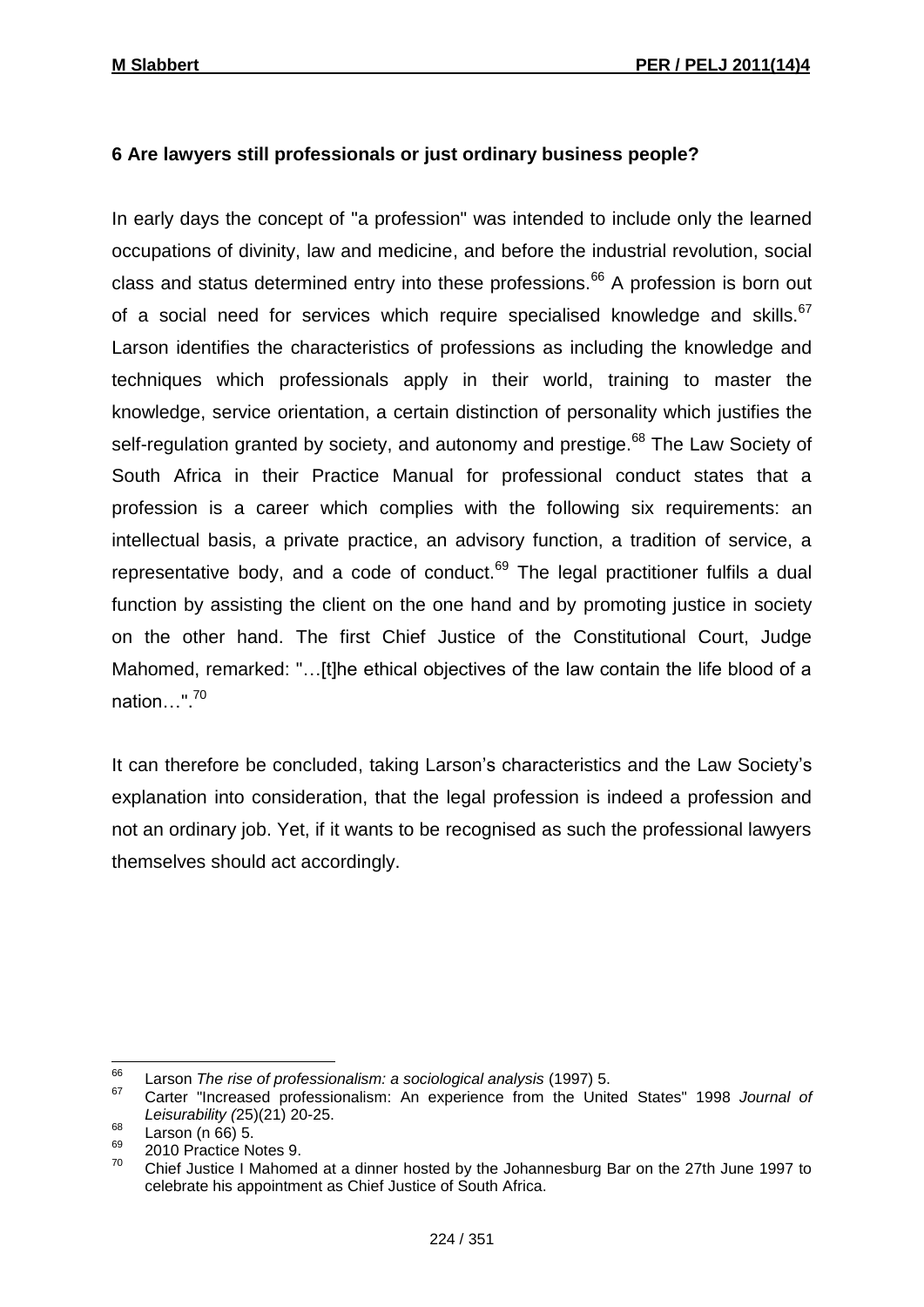# **7 Conclusion**

The "fit and proper" person test does not succeed in keeping unwanted elements out of the legal profession. It is also no guarantee of moral goodness. Referring to Bizos' biography, Pityana remarked that

effective lawyering takes a great deal of patience, diligence, hard work, systematic drilling and strategy, and always a measured temperament. There are no shortcuts, no instant gratification and no guaranteed wealth – only diligence and sheer hard work. Almost always there will be satisfaction for a job well done, and one will earn the respect of one's clients and colleagues by reason of adherence to professional standards and integrity.<sup>71</sup>

He went on to say that the problem in our country is perhaps that too many [lawyers] behave like the rest of us instead of being better than us – men and women of impeccable character and sound judgement. We are mistaken in assuming that because we have a wonderful Constitution, justice and the Rule of Law will prevail automatically.<sup>72</sup> A lawyer should do more than just occupy a profession; a lawyer should serve the public. To do so effectively lawyers need to be trustworthy men and women of untarnished reputation<sup>73</sup>- thus, "fit and proper" persons.

In an address on law, ethics and morality in public life in South Africa, Professor Kader Asmal<sup>74</sup> refers to John Quincy Adams, the sixth President of the United States of America, who once said: "Always vote for principle, though you may vote alone, and you may cherish the sweetest reflection that your vote is never lost". Asmal rephrased the quote and said: "Always adhere to the highest standards of ethics and moral conduct in public life, though you may stand alone, and you may cherish the sweetest reflection that your principles are never lost".<sup>75</sup>

The test to determine whether or not an applicant is indeed "fit and proper" to be admitted to the legal profession is not perfect, nor is it any guarantee that a lawyer

 $71$ Pityana, Principal and Vice Chancellor, University of South Africa, in an address to mark the 30th Anniversary of the Black Lawyers Association, delivered at Emperor's Palace, Kempton Park, Gauteng, on Friday 9 November 2007.

 $72$  Pityana (n 71) 4.

 $\frac{73}{74}$  Pityana (n 71) 5.

<sup>74</sup> Asmal, in his paper delivered at the Helen Joseph Memorial Lecture: Law, ethics, morality in public life in South Africa, University of Johannesburg, Tuesday 28 October 2008 5. (n 1) 2.

 $75$  Asmal (n 74) 2.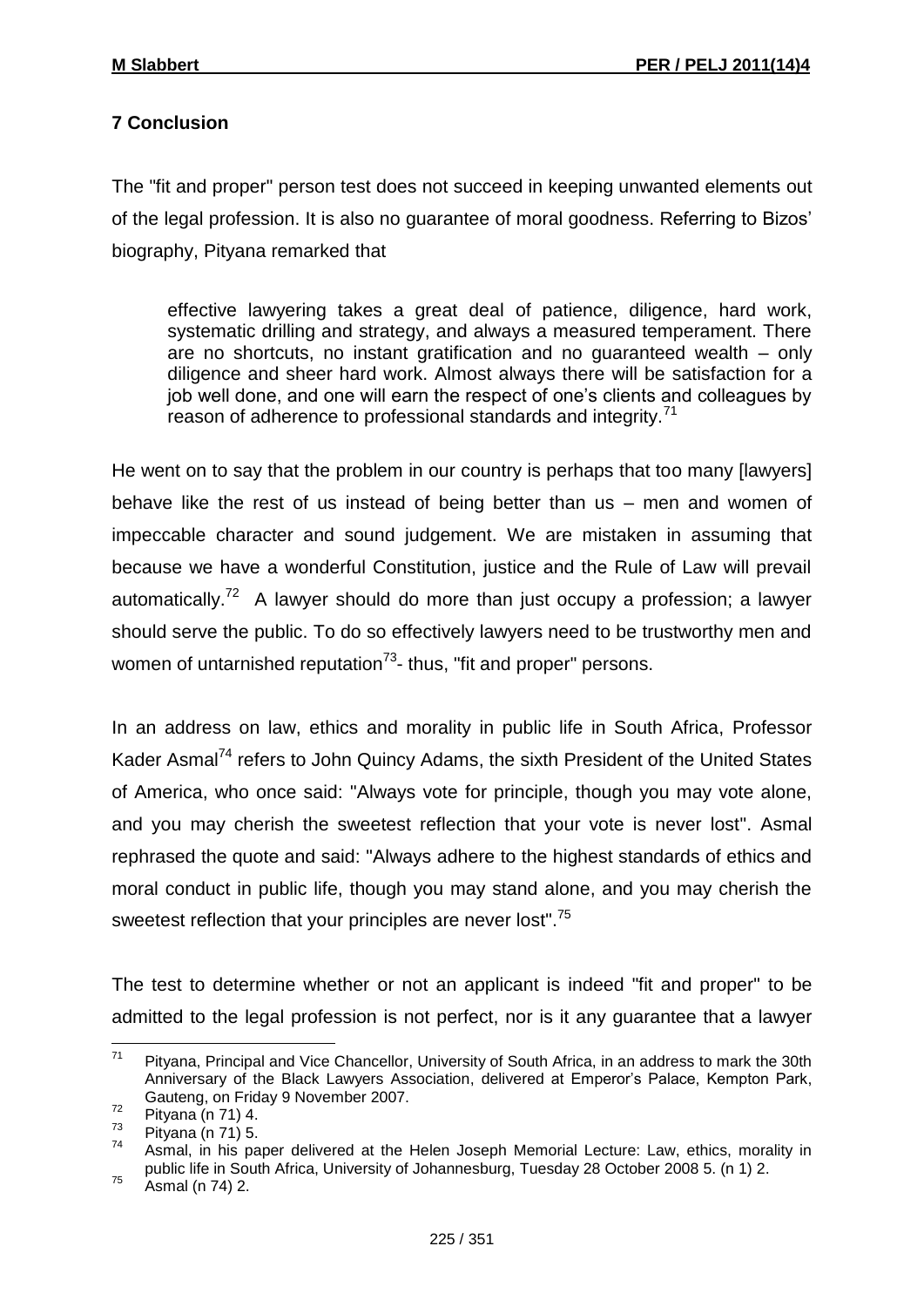would act morally and ethically in future, yet it is a means of screening prospective lawyers, and it must be enhanced by further training through seminars or workshops on ethical behaviour or morality within the legal profession. The "fit and proper" test could be seen in the same light as the "I do" that marriage partners exchange during a wedding ceremony. By saying "I do" the partners accept the responsibility to try to make a success of the marriage. They know that circumstances and personalities might change in future, yet a commitment is made. If the "fit and proper" person test is to remain the moral scrutiny of prospective lawyers, its consequences and meaning should be communicated to each and every candidate so that all of them know exactly what moral conduct is expected of them not only shortly after admission but also well into the future. This knowledge should be followed up by extra training in ethics. To remind them of their respective Codes of Conduct or Ethical Rules is not enough to guarantee acceptable behaviour. To allow only real "fit and proper" lawyers into the profession remains aspirational.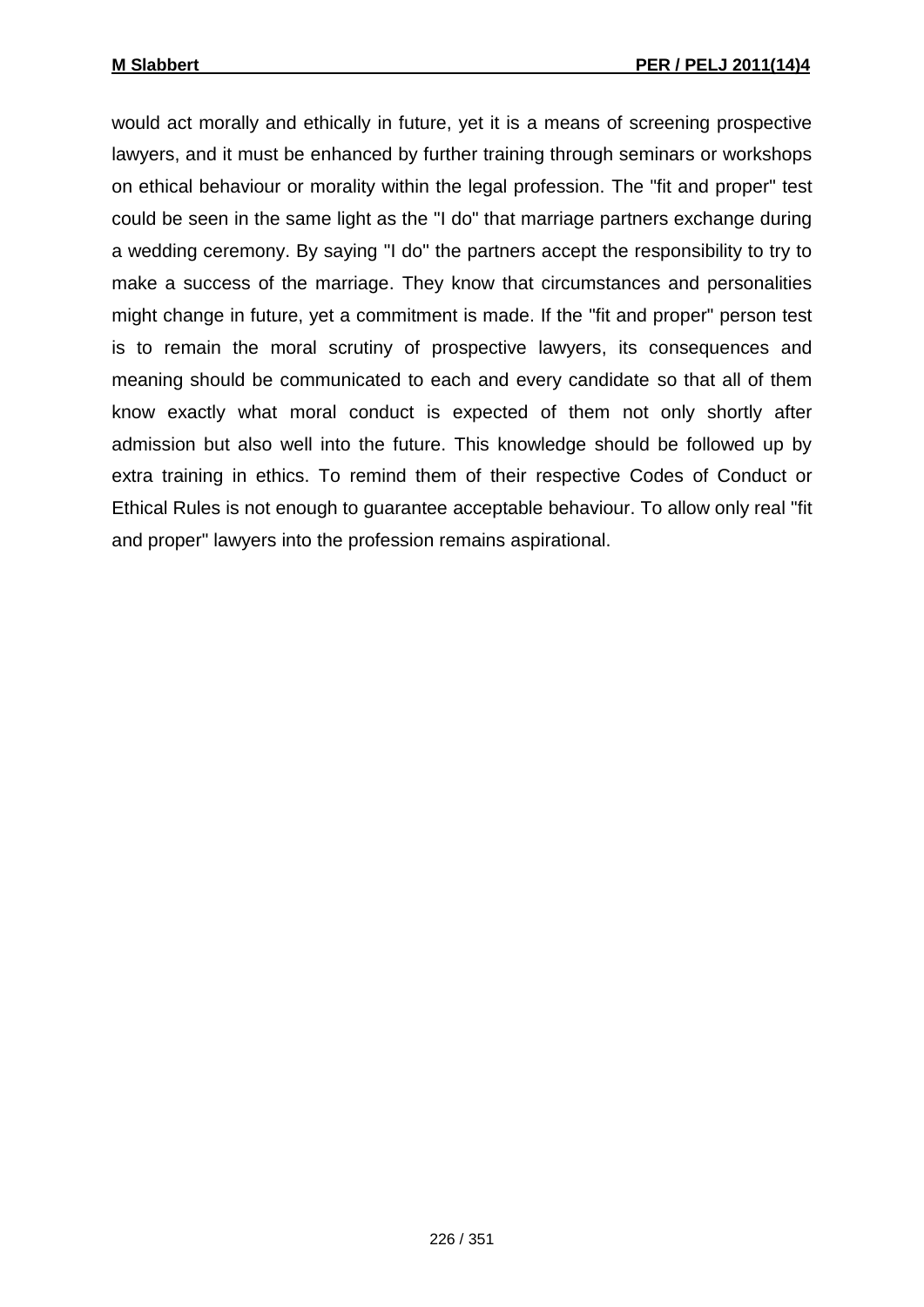# **Bibliography**

## Asmal

Asmal K, Helen Joseph Memorial Lecture: Law, ethics, morality in public life in South Africa, University of Johannesburg 28 October 2008

# Botha

Botha E "Lawyer 'borrowed' RAF payout" 2003 *Daily Dispatch* 27 September 1

# **Carter**

Carter M "Increased professionalism: An experience from the United States" 1998 *Journal of Leisureability* (25)(2) 20-25

# **Coetzee**

Coetzee F "Advokaat dalk van rol af geskors" 2005 *Volksblad* 17 May 4

## De Lange

De Lange I "'defective' attorney faces axe" 2006 *Citizen* 2 February 4

# Du Plessis

Du Plessis C "Regters raas oor 'uitsteltegniek'" 2005 *Burger* 31 October 6

# Du Plessis

Du Plessis L M "The ideal legal practitioner (from an academic angle) 1981 *De Rebus* 424-427

## Eshete

Eshete A "Does lawyer's characters matter?" in Luban D (ed) *The Good Lawyer: Lawyers' Roles and* L*awyers' Ethics* (Rowman and Allanheld 1984) 270-285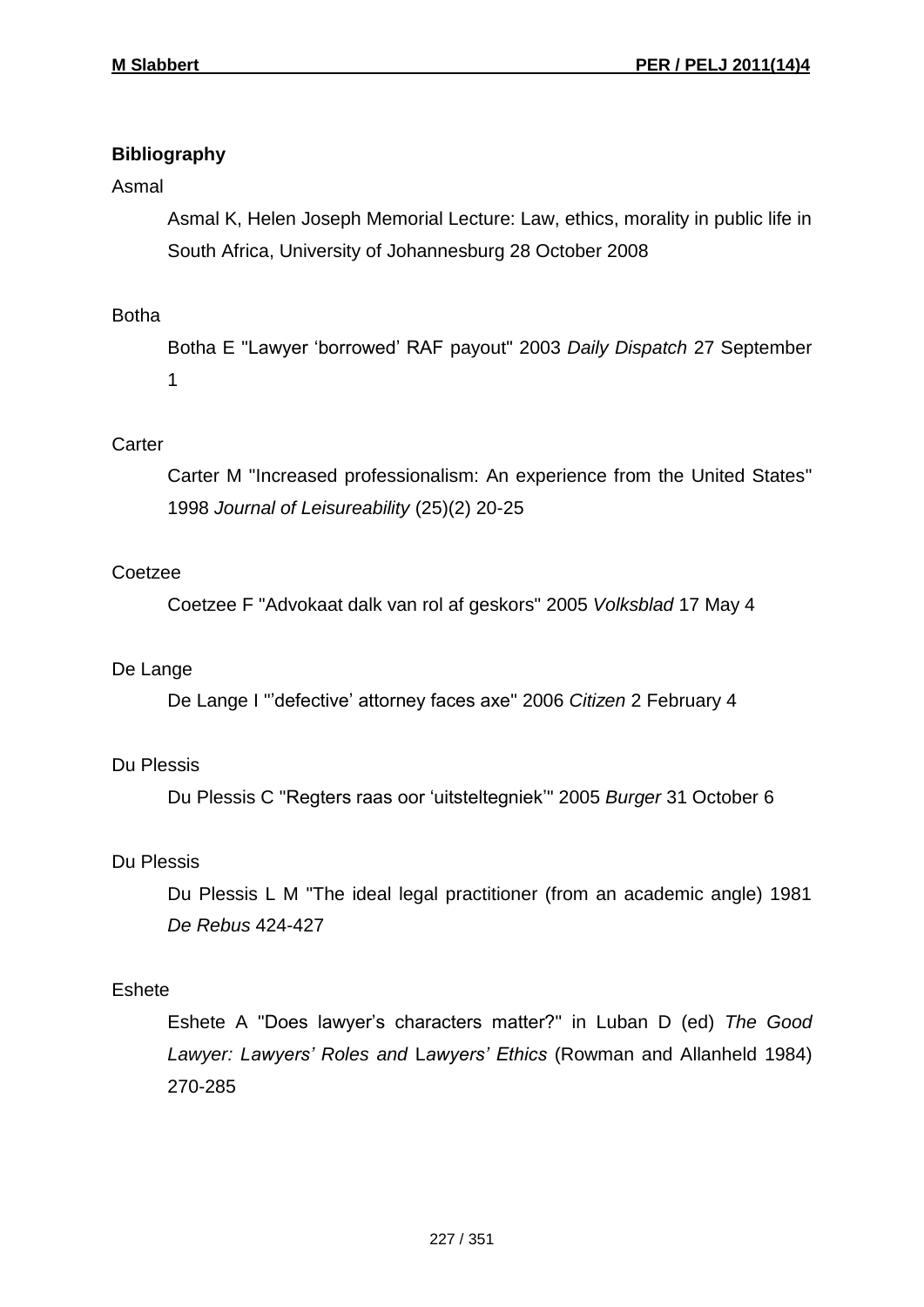# Gandhi

Gandhi M *An Autobiography; or the story my experiments with truth* translated by Desai M (Ghandi Book Centre, Bombay 1972)

# Govender

Govender K Chairperson of the Ethics Committee in the Ethics Committee Report, Law Society of South Africa, Annual Report 2010/11

# Jika

Jika T "Law fraternity move to tackle touting advocates" 2006 *Daily Dispatch* 26 January 9

# Kronman

Kronman A T "Living the Law" 1987 *University of Chicago Law Review* 835- 876

## Larson

Larson M S *The Rise of Professionalism: A Sociological Analysis* (Berkeley, California: University of California Press 1977)

# Le Roux

Le Roux W "Conscience against the law: Mahatma Gandhi, Nelson Mandela and Bram Fischer as practising lawyers during the struggle" 2001 *Codicillus* 20-35

# Mahomed

Mahomed I former Chief Justice. Speech at a dinner by the Johannesburg Bar 27 June 1997

## **Markovits**

Markovits D "Legal ethics from a lawyer's point of view" 2003 *Yale Journal of Law & the Humanities* 209-293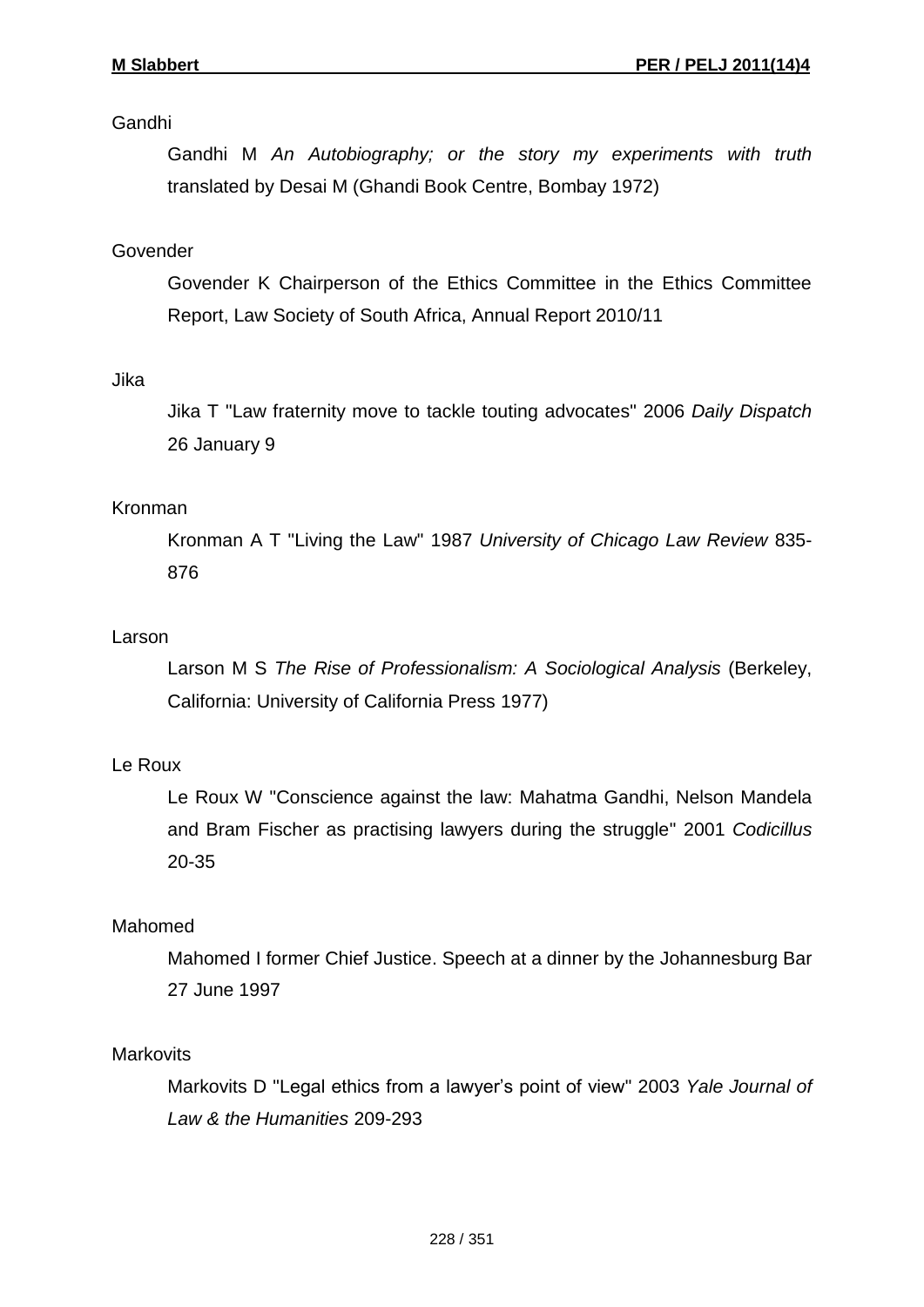## **McDowell**

McDowell B "The usefulness of 'good moral character'" 1993 *Washburn Law Journal* 323-336

# **Oliver**

Oliver L "Law Society urged to pay victims" 2001 *Weekend Argus* 22 July 5

# Pityana

Pityana N B, former Principal and Vice Chancellor: University of South Africa "Black lawyers and the legal system: on morality, integrity and human rights" Address to mark the  $30<sup>th</sup>$  Anniversary of the Black Lawyers Association held at Emperor's Palace Kempton Park, Gauteng, Friday 9 November 2007.

# Rawoot

Rawoot I "Road fund: advocates face charges" 2010 *Mail and Guardian* 15 February 5

Research Report on Mandatory Continuing Professional Development, commissioned by the Law Society of South Africa, 2010

# Rhode

Rhode D "Expanding the role of ethics in legal education and the legal profession"

<http://www.scu.edu/ethics/publications/submitted/rhode/legaled.htm> [date of use 11 Aug 2010]

# Rossouw

Rossouw GJ "Why professional ethics in the legal profession" 1998 (1) *TSAR*  53-62

## **Schroeder**

Schroeder F "Clampdown on illegal practices by advocates" 2007 *Cape Times* 28 December 5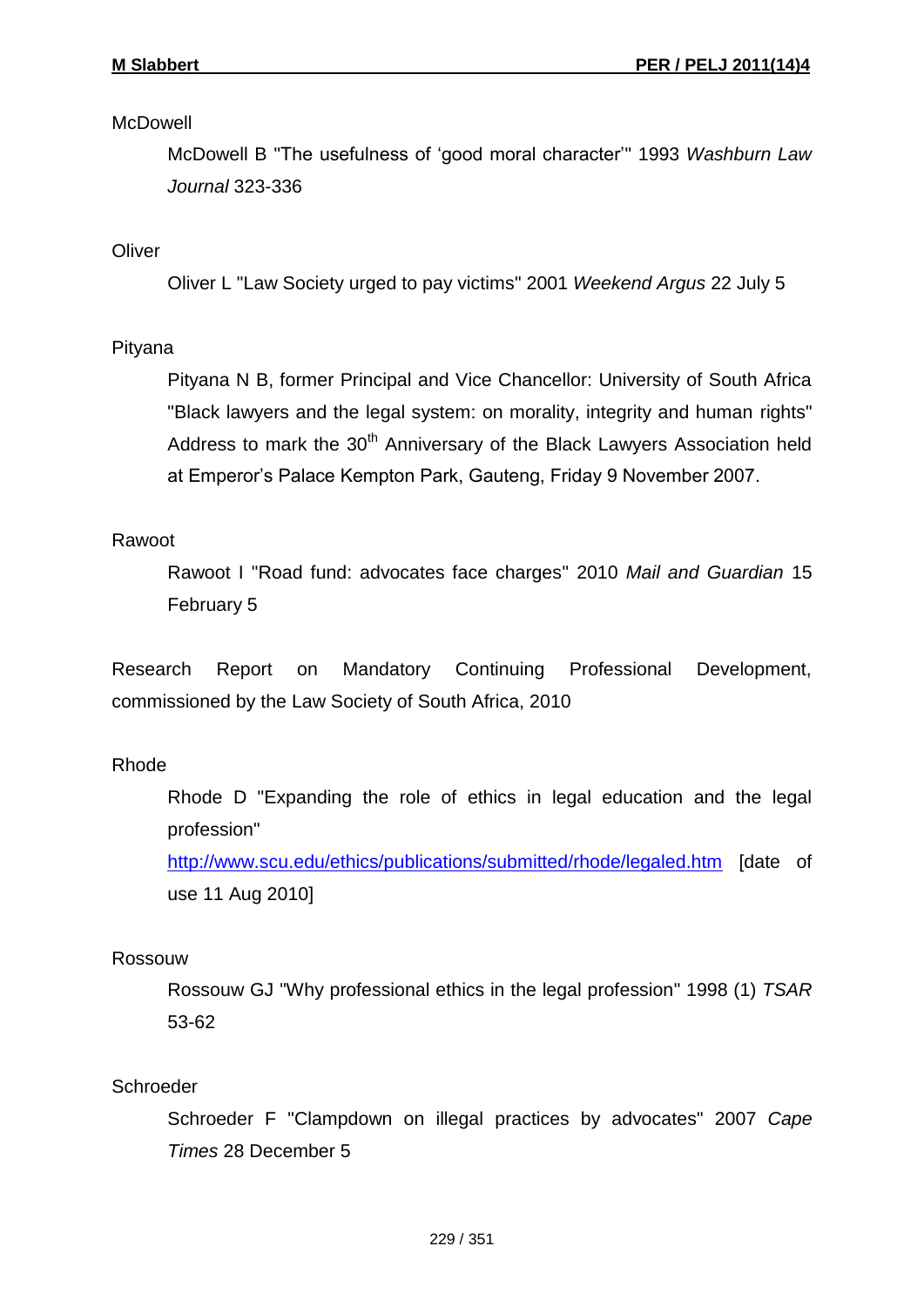Schroeder F "Lawyers' conduct 'amazing, shocking'" 2007 *Cape Times* 9 May 1

## Van Zyl

Van Zyl S "Hoe om te maak as jy voel jou prokureur lewer nie goeie diens nie" 2010 *Tshwane-Beeld* 13 October 7

#### Venter

Venter Z "Unfit attorney is struck from the roll" 2002 *Pretoria News* 28 November 4

#### Vos

Vos U "Lawyers are 'abusing' Road Accident Fund" 2009 *Citizen* 22 October 6

## Waldner

Waldner M "Lawyers pocket R7bn from RAF" 2009 *City Press* 29 November 2

#### Wildenboer

Wildenboer L "The origins of the division of the legal profession in South Africa: A brief overview" 2010 *Fundamina* (16)(2) 199-225

#### **List of cases**

*Botha and Another v Law Society, Northern Provinces* 2009 (3) SA 329 (SCA) *Ex parte Krause* 1905 TS 221 *Ex Parte Moseneke* 1979 (4) SA 884 (T) *General Council of the Bar v Van der Spuy* 1991 (1) SA 718 *Incorporated Law Society, Transvaal v Mandela* 1954 (3) SA 102 (T) *Incorporated Law Society, Natal v Hassim* 1976 (4) SA 332 *Incorporated Law Society v Wookey* 1912 AD 623 *In re Ngwenya v Society of Advocates, Pretoria and another* 2006 (2) SA 87 (W) *In re Gandhi* 1894 NLR 263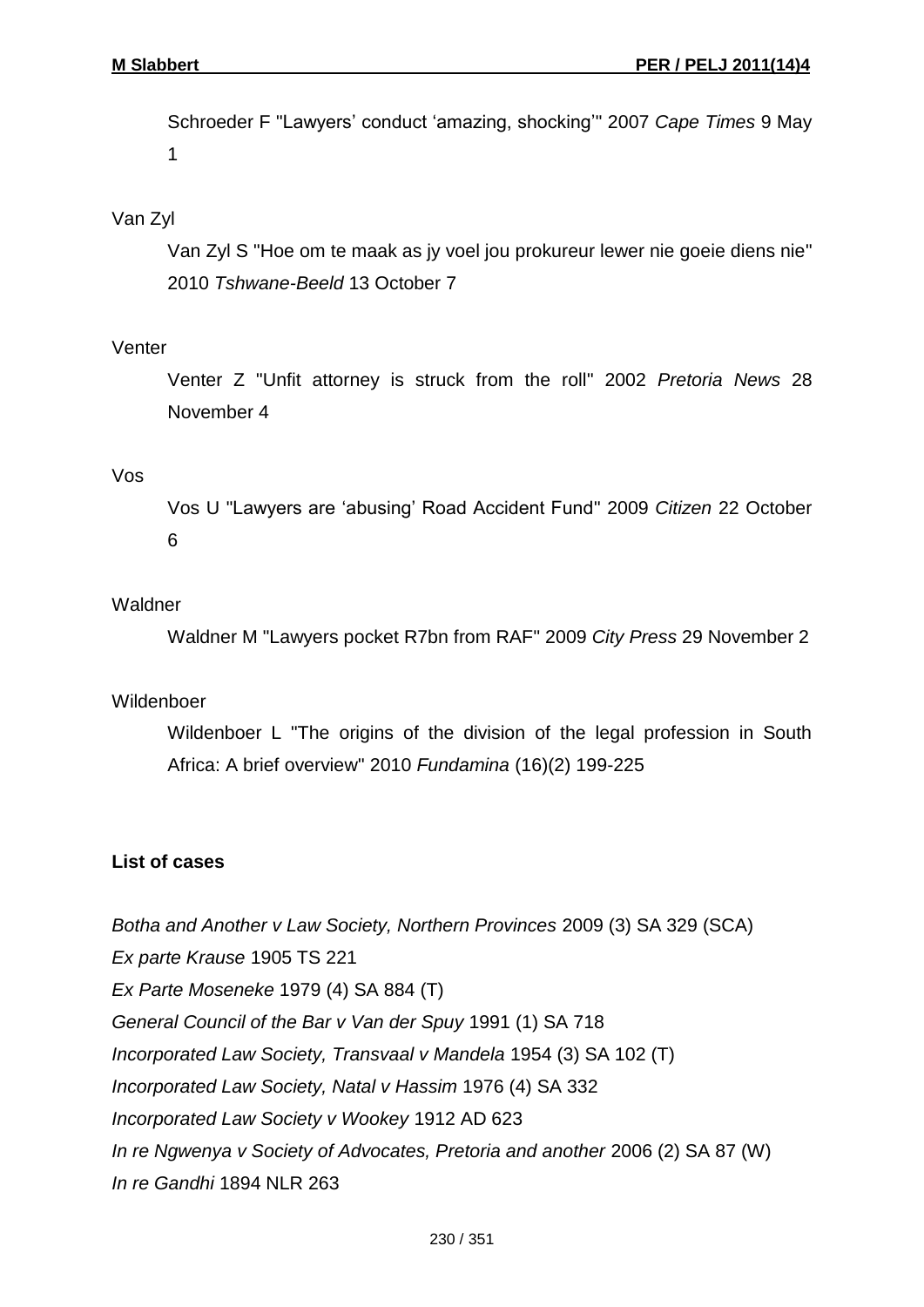*Jasat v Natal Law Society* 2000(2) All SA 310 (SCA) *Law Society Transvaal v Behrman* 1981 All SA 470 (A) *Law Society of Transvaal v Machaka* 1998 (4) SA 413 (T) *Malan and another v The Law Society, Northern Provinces* 2009(1) All SA 133 (SCA) *Matthews v Cape Law Society* 1956 (1) SA 807 (C) *Natal Law Society v Maqubela* 1986 (3) SA 849 (N) *Naylor and another v Jansen* 2007 (1) SA 16 (SCA) *Prince v President of the Law Society, Cape of Good Hope* 1998 (8) BCLR 976 (C) *Prince v President, Cape Law Society* 2000 (3) SA 845 (SCA) *Prince v President, Cape Law Society and Others* 2002 (2) SA 794 (CC) *Prokureursorde van Transvaal v Kleynhans* 1995 (1) SA 839 (T) *Society of Advocates of Natal v De Freitas* 1998 (4) SA 1134 *Society of Advocates of SA (Witwatersrand Division) v Fischer* 1966 (1) SA 133 (T) *Swartzberg v Law Society, Northern Provinces* 2008 All SA 438 (SCA) *The Law Society of the Cape of Good Hope v Berrange* 2005 (5) SA 160 (C) *Vassen v Law Society of the Cape* 1998 (4) SA 532 (SCA)